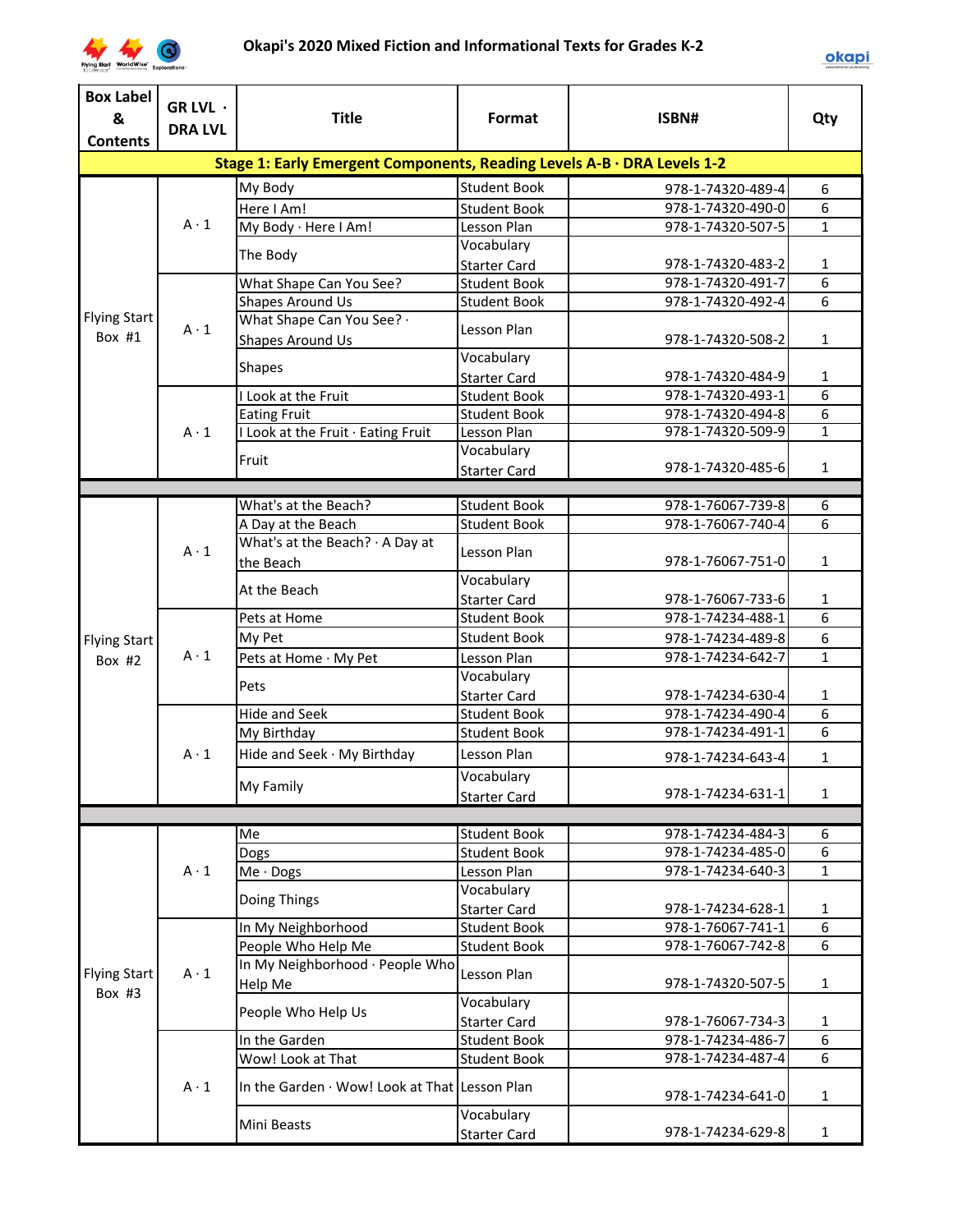

|                               |             | My Toys                                | <b>Student Book</b> | 978-1-74234-492-8 | 6              |
|-------------------------------|-------------|----------------------------------------|---------------------|-------------------|----------------|
|                               |             | <b>Getting Around</b>                  | <b>Student Book</b> | 978-1-74234-493-5 | $\overline{6}$ |
|                               | $A \cdot 1$ | My Toys · Getting Around               | Lesson Plan         | 978-1-74234-644-1 | $\mathbf{1}$   |
|                               |             |                                        | Vocabulary          |                   |                |
|                               |             | <b>Movers</b>                          | <b>Starter Card</b> | 978-1-74234-632-8 | 1              |
|                               |             | Where are the Animals?                 | <b>Student Book</b> | 978-1-74234-494-2 | 6              |
|                               |             | Animals at the Zoo                     | <b>Student Book</b> | 978-1-74234-497-3 | $\overline{6}$ |
|                               |             | Where are the Animals? $\cdot$ Animals | Lesson Plan         |                   |                |
| <b>Flying Start</b><br>Box #4 | $A \cdot 1$ | at the Zoo                             |                     | 978-1-74234-645-8 | $\mathbf{1}$   |
|                               |             | Zoo Animals                            | Vocabulary          |                   |                |
|                               |             |                                        | <b>Starter Card</b> | 978-1-74234-633-5 | $\mathbf{1}$   |
|                               |             | <b>Animal Babies</b>                   | <b>Student Book</b> | 978-1-76067-743-5 | $\overline{6}$ |
|                               |             | What Can You See?                      | <b>Student Book</b> | 978-1-76067-744-2 | $\overline{6}$ |
|                               | $A \cdot 1$ | Animal Babies · What Can You           | Lesson Plan         |                   |                |
|                               |             | See?                                   |                     | 978-1-76067-753-4 | $\mathbf{1}$   |
|                               |             |                                        | Vocabulary          |                   |                |
|                               |             | <b>Baby Animals</b>                    | <b>Starter Card</b> | 978-1-76067-735-0 | $\mathbf{1}$   |
|                               |             |                                        |                     |                   |                |
|                               |             | On My Bike                             | <b>Student Book</b> | 978-1-74320-495-5 | 6              |
|                               |             | Can You Go Here?                       | <b>Student Book</b> | 978-1-74320-496-2 | $\overline{6}$ |
|                               | $B \cdot 2$ | On My Bike · Can You Go Here?          | Lesson Plan         | 978-1-74320-594-5 | $\mathbf{1}$   |
|                               |             | Position                               | Vocabulary          |                   |                |
|                               |             |                                        | <b>Starter Card</b> | 978-1-74320-486-3 | 1              |
|                               |             | At Grandpa's House                     | <b>Student Book</b> | 978-1-74320-497-9 | $\overline{6}$ |
|                               |             | Cakes for Sale                         | <b>Student Book</b> | 978-1-74320-498-6 | $\overline{6}$ |
|                               | $B \cdot 2$ | At Grandpa's House · Cakes for         |                     |                   |                |
| <b>Flying Start</b>           |             | Sale                                   | Lesson Plan         | 978-1-74320-595-2 | $\mathbf{1}$   |
| Box #5                        |             |                                        | Vocabulary          |                   |                |
|                               |             | At School                              | <b>Starter Card</b> | 978-1-74320-487-0 | 1              |
|                               |             | The Dress-Up Box                       | <b>Student Book</b> | 978-1-74320-499-3 | 6              |
|                               |             | <b>Going Shopping</b>                  | <b>Student Book</b> | 978-1-74320-500-6 | 6              |
|                               | $B \cdot 2$ | The Dress-Up Box · Going               |                     |                   |                |
|                               |             | Shopping                               | Lesson Plan         | 978-1-74320-596-9 | $\mathbf{1}$   |
|                               |             |                                        | Vocabulary          |                   |                |
|                               |             | Clothes                                | <b>Starter Card</b> | 978-1-74320-488-7 | $\mathbf{1}$   |
|                               |             |                                        |                     |                   |                |
|                               |             | What's the Weather Today?              | <b>Student Book</b> | 978-1-76067-745-9 | $\overline{6}$ |
|                               |             | I Like the Weather                     | <b>Student Book</b> | 978-1-76067-746-6 | 6              |
|                               | $B \cdot 2$ | What's the Weather Today? . I          |                     |                   |                |
|                               |             | Like the Weather                       | Lesson Plan         | 978-1-76067-754-1 | 1              |
|                               |             | The Weather                            | Vocabulary          |                   |                |
|                               |             |                                        | <b>Starter Card</b> | 978-1-76067-736-7 | 1              |
|                               |             | Looking at You                         | <b>Student Book</b> | 978-1-74234-496-6 | 6              |
|                               |             | Animals on the Farm                    | <b>Student Book</b> | 978-1-74234-497-3 | 6              |
| <b>Flying Start</b>           | $B \cdot 2$ | Looking at You · Animals on the        |                     |                   |                |
| Box #6                        |             | Farm                                   | Lesson Plan         | 978-1-74234-646-5 | 1              |
|                               |             | <b>Farm Animals</b>                    | Vocabulary          |                   |                |
|                               |             |                                        | <b>Starter Card</b> | 978-1-74234-634-2 | 1              |
|                               |             | Look at Me Play                        | <b>Student Book</b> | 978-1-74234-502-4 | 6              |
|                               |             | The Playground                         | <b>Student Book</b> | 978-1-74234-503-1 | 6              |
|                               |             |                                        |                     |                   |                |
|                               | $B \cdot 2$ | Look at Me Play · The Playground       | Lesson Plan         | 978-1-74234-649-6 | 1              |
|                               |             |                                        | Vocabulary          |                   |                |
|                               |             | Playground                             | <b>Starter Card</b> | 978-1-74234-637-3 | $\mathbf{1}$   |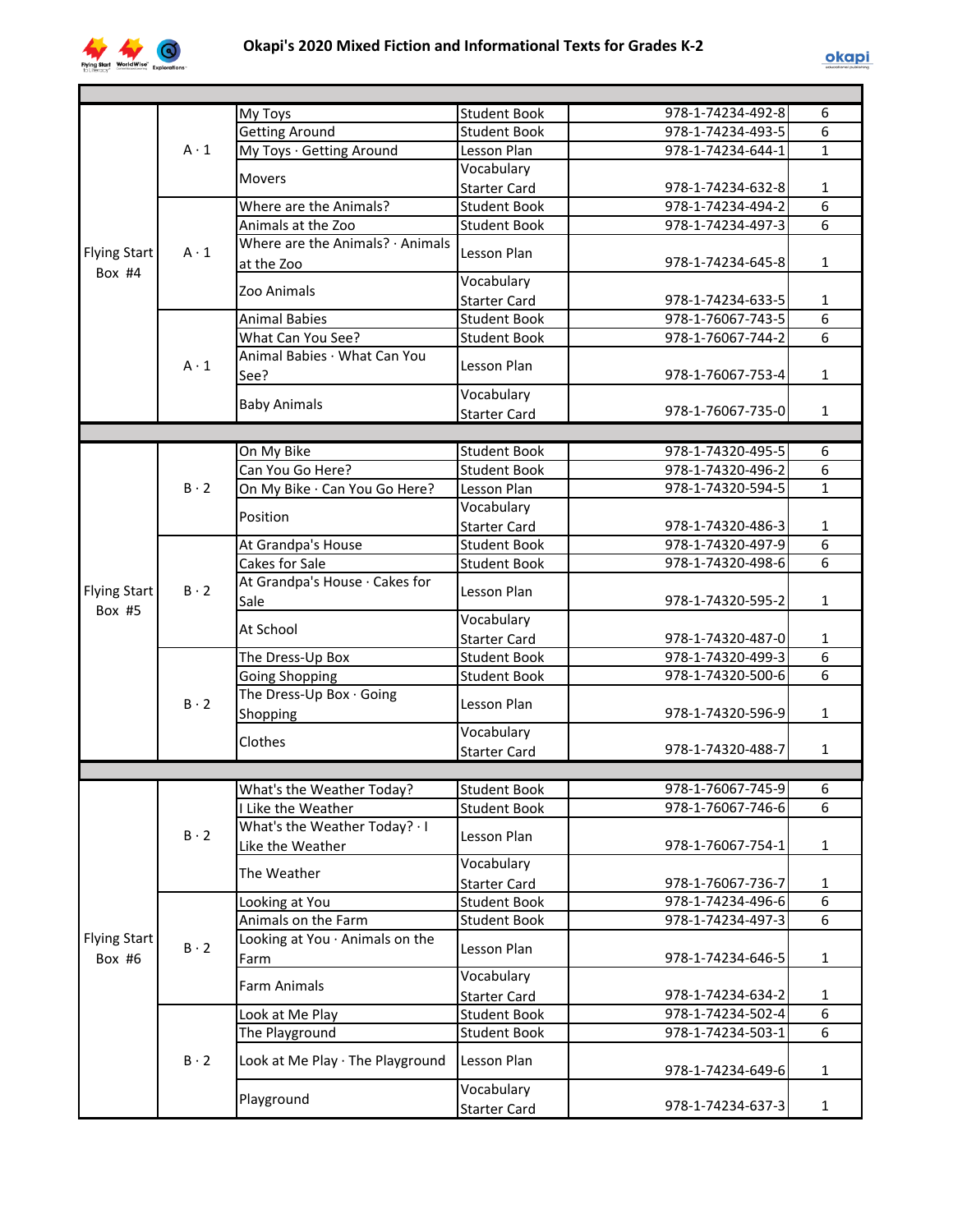

|                               |                | At the Store                                                      | <b>Student Book</b> | 978-1-74234-500-0 | 6              |
|-------------------------------|----------------|-------------------------------------------------------------------|---------------------|-------------------|----------------|
|                               |                | Things I Like                                                     | <b>Student Book</b> | 978-1-74234-501-7 | 6              |
|                               | $B \cdot 2$    | At the Store · Things I Like                                      | Lesson Plan         | 978-1-74234-648-9 | $\mathbf{1}$   |
|                               |                | Shopping                                                          | Vocabulary          |                   |                |
|                               |                |                                                                   | <b>Starter Card</b> | 978-1-74234-636-6 | 1              |
|                               |                | A Day at the Zoo                                                  | <b>Student Book</b> | 978-1-76067-747-3 | $\overline{6}$ |
|                               |                | Look at My Dog                                                    | <b>Student Book</b> | 978-1-76067-748-0 | $\overline{6}$ |
| <b>Flying Start</b><br>Box #7 | $B \cdot 2$    | A Day at the Zoo · Look at My Dog                                 | Lesson Plan         | 978-1-76067-755-8 | $\mathbf{1}$   |
|                               |                | Feelings                                                          | Vocabulary          |                   |                |
|                               |                |                                                                   | <b>Starter Card</b> | 978-1-76067-737-4 | 1              |
|                               |                | Come and Look!                                                    | <b>Student Book</b> | 978-1-74234-506-2 | $\overline{6}$ |
|                               |                | Fish                                                              | <b>Student Book</b> | 978-1-74234-507-9 | $\overline{6}$ |
|                               | $B \cdot 2$    | Come and Look! · Fish                                             | Lesson Plan         | 978-1-74234-651-9 | $\mathbf{1}$   |
|                               |                | Colors                                                            | Vocabulary          |                   |                |
|                               |                |                                                                   | <b>Starter Card</b> | 978-1-74234-639-7 | $\mathbf{1}$   |
|                               |                |                                                                   |                     |                   |                |
|                               |                | My Family and Me                                                  | <b>Student Book</b> | 978-1-74234-504-8 | 6              |
|                               |                | Can You Do This?                                                  | <b>Student Book</b> | 978-1-74234-505-5 | 6              |
|                               | $B \cdot 2$    | My Family and Me · Can You Do<br>This?                            | Lesson Plan         | 978-1-74234-650-2 | 1              |
|                               | $B \cdot 2$    | I Like To                                                         | Vocabulary          |                   |                |
|                               |                |                                                                   | <b>Starter Card</b> | 978-1-74234-638-0 | $\mathbf{1}$   |
|                               |                | What Did You Do?                                                  | <b>Student Book</b> | 978-1-74234-498-0 | 6              |
|                               |                | <b>Going Places</b>                                               | <b>Student Book</b> | 978-1-74234-499-7 | 6              |
| <b>Flying Start</b><br>Box #8 |                | What Did You Do? · Going Places                                   | Lesson Plan         | 978-1-74234-647-2 | $\mathbf{1}$   |
|                               |                | Places I Go                                                       | Vocabulary          |                   |                |
|                               |                |                                                                   | <b>Starter Card</b> | 978-1-74234-635-9 | 1              |
|                               |                | <b>Making Soup</b>                                                | <b>Student Book</b> | 978-1-76067-749-7 | 6              |
|                               |                | The Vegetable Garden                                              | <b>Student Book</b> | 978-1-76067-750-3 | 6              |
|                               | $B \cdot 2$    | Making Soup · The Vegetable<br>Garden                             | Lesson Plan         | 978-1-76067-756-5 | $\mathbf{1}$   |
|                               |                |                                                                   | Vocabulary          |                   |                |
|                               |                | Vegetables                                                        | <b>Starter Card</b> | 978-1-76067-738-1 | $\mathbf{1}$   |
| <b>Box Label</b>              |                |                                                                   |                     |                   |                |
| &                             | GR LVL ·       | Title                                                             | Format              | ISBN#             | Qty            |
| <b>Contents</b>               | <b>DRA LVL</b> |                                                                   |                     |                   |                |
|                               |                |                                                                   |                     |                   |                |
|                               |                | Stage 2: Emergent Components, Reading Levels C-D · DRA Levels 3-6 |                     |                   |                |
|                               |                | My Horse                                                          | <b>Student Book</b> | 978-1-74320-510-5 | 6              |
|                               | $C \cdot 3$    | The Car Race                                                      | <b>Student Book</b> | 978-1-74320-511-2 | 6              |
|                               |                | My Horse · The Car Race                                           | Lesson Plan         | 978-1-74320-534-1 | $\mathbf{1}$   |
|                               |                | The Fruit Store                                                   | <b>Student Book</b> | 978-1-74320-512-9 | 6              |
| <b>Flying Start</b>           | $C \cdot 3$    | Bananas are Best                                                  | <b>Student Book</b> | 978-1-74320-513-6 | 6              |
| Box #9                        |                | The Fruit Store · Bananas are Best Lesson Plan                    |                     | 978-1-74320-535-8 | 1              |
|                               |                | Winners                                                           | <b>Student Book</b> | 978-1-74234-508-6 | 6              |
|                               | $C \cdot 3$    | Rabbit and Fox                                                    | <b>Student Book</b> | 978-1-74234-509-3 | 6              |
|                               |                | Winners · Rabbit & Fox                                            | Lesson Plan         | 978-1-74234-652-6 | $\mathbf{1}$   |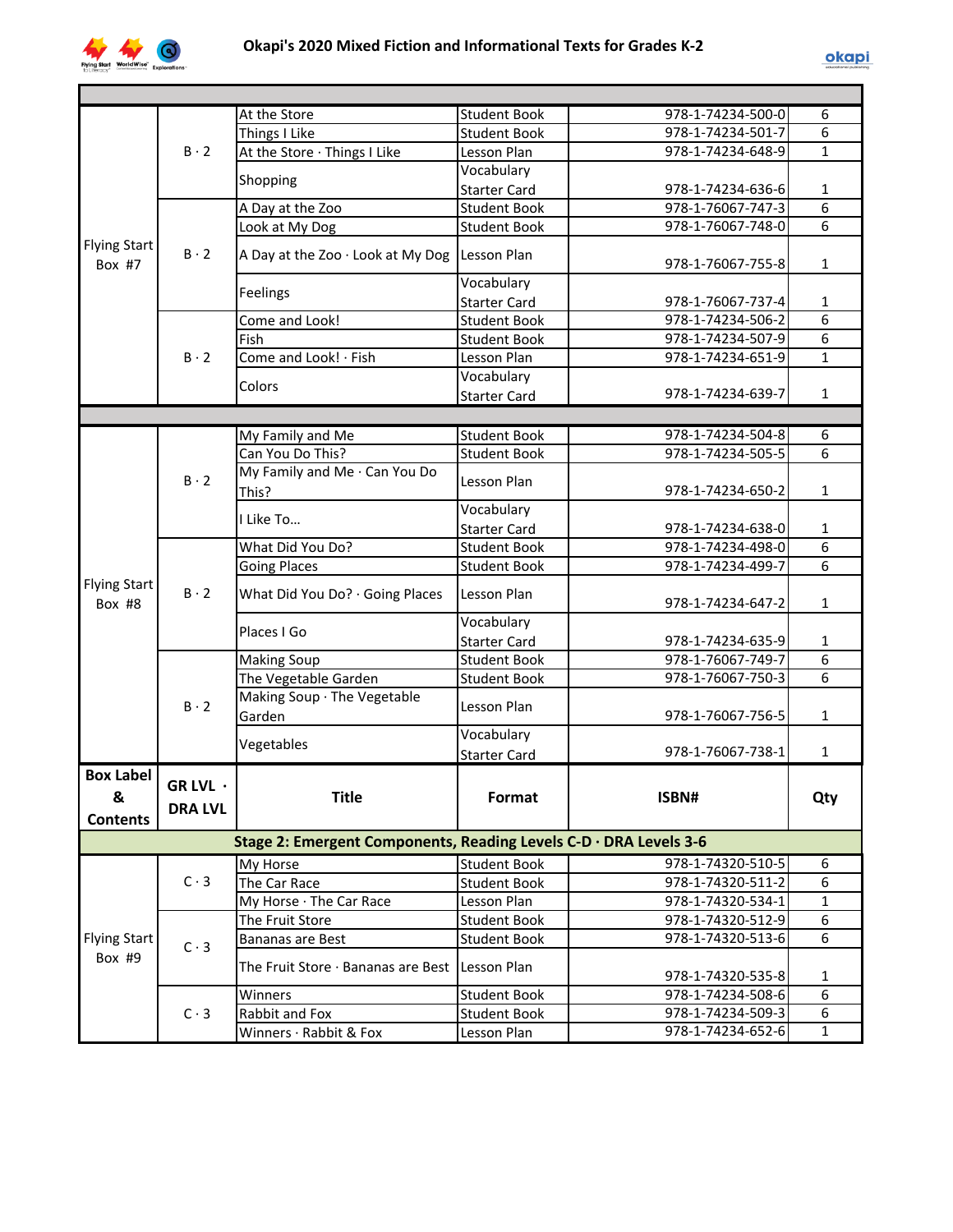

|                     |             | In the Forest                     | <b>Student Book</b> | 978-1-74234-510-9 | 6              |
|---------------------|-------------|-----------------------------------|---------------------|-------------------|----------------|
|                     | $C \cdot 3$ | <b>Finding Food</b>               | <b>Student Book</b> | 978-1-74234-511-6 | 6              |
| <b>Flying Start</b> |             | In the Forest · Finding Food      | Lesson Plan         | 978-1-74234-653-3 | 1              |
| Box #10             |             | <b>Big Brothers</b>               | <b>Student Book</b> | 978-1-74234-512-3 | 6              |
|                     | $C \cdot 3$ | Cat and Mouse                     | <b>Student Book</b> | 978-1-74234-513-0 | 6              |
|                     |             | Big Brothers · Cat & Mouse        | Lesson Plan         | 978-1-74234-654-0 | 1              |
|                     |             |                                   |                     |                   |                |
|                     |             | Looking For Animals               | <b>Student Book</b> | 978-1-74320-514-3 | 6              |
|                     | $C \cdot 4$ | Where is Frog?                    | <b>Student Book</b> | 978-1-74320-515-0 | 6              |
|                     |             | Looking For Animals · Where is    | Lesson Plan         |                   |                |
|                     |             | Frog?                             |                     | 978-1-74320-536-5 | $\mathbf{1}$   |
|                     |             | <b>Amazing Animal Parts</b>       | <b>Student Book</b> | 978-1-74320-516-7 | 6              |
| <b>Flying Start</b> | $C \cdot 4$ | Turtle is Stuck                   | <b>Student Book</b> | 978-1-74320-517-4 | 6              |
| Box #11             |             | Amazing Animal Parts · Turtle is  |                     |                   |                |
|                     |             | <b>Stuck</b>                      | Lesson Plan         | 978-1-74320-537-2 | $\mathbf{1}$   |
|                     |             | The Big Box                       | <b>Student Book</b> | 978-1-74234-514-7 | 6              |
|                     | $C \cdot 4$ | Pirate Sam                        | <b>Student Book</b> | 978-1-74234-515-4 | 6              |
|                     |             | The Big Box · Pirate Sam          | Lesson Plan         | 978-1-74234-655-7 | $\mathbf{1}$   |
|                     |             |                                   |                     |                   |                |
|                     |             | The Fog Came In                   | <b>Student Book</b> | 978-1-74234-516-1 | 6              |
|                     | $C \cdot 4$ |                                   | <b>Student Book</b> |                   |                |
|                     |             | Lost in the Fog                   |                     | 978-1-74234-517-8 | 6              |
| <b>Flying Start</b> |             | The Fog Came In . Lost in the Fog | Lesson Plan         | 978-1-74234-656-4 | $\mathbf{1}$   |
| Box #12             |             | At Grandpa's Farm                 | <b>Student Book</b> | 978-1-74234-518-5 | 6              |
|                     | $C \cdot 4$ | A New Farm for Cow                | <b>Student Book</b> | 978-1-74234-519-2 | 6              |
|                     |             | At Grandpa's Farm · A New Farm    | Lesson Plan         |                   |                |
|                     |             | for Cow                           |                     | 978-1-74234-657-1 | $\mathbf{1}$   |
|                     |             |                                   |                     |                   |                |
|                     |             | Look at My Clothes                | <b>Student Book</b> | 978-1-74320-518-1 | 6              |
|                     | $D \cdot 6$ | Where is My Mother?               | <b>Student Book</b> | 978-1-74320-519-8 | $\overline{6}$ |
|                     |             | Look at My Clothes · Where is My  | Lesson Plan         |                   |                |
|                     |             | Mother?                           |                     | 978-1-74320-538-9 | 1              |
| <b>Flying Start</b> |             | What Do Bats Eat?                 | <b>Student Book</b> | 978-1-74320-520-4 | 6              |
| Box #13             | $D \cdot 6$ | Big Bat's Lunch                   | <b>Student Book</b> | 978-1-74320-521-1 | $\overline{6}$ |
|                     |             | What Do Bats Eat? · Big Bat's     | Lesson Plan         |                   |                |
|                     |             | Lunch                             |                     | 978-1-74320-539-6 | 1              |
|                     |             | <b>Ant Nests</b>                  | Student Book        | 978-1-74234-520-8 | 6              |
|                     | $D \cdot 6$ | Where is My Nest?                 | <b>Student Book</b> | 978-1-74234-521-5 | 6              |
|                     |             | Ant Nests · Where is My Nest?     | Lesson Plan         | 978-1-74234-658-8 | $\mathbf{1}$   |
|                     |             |                                   |                     |                   |                |
|                     |             | Lots of Legs                      | <b>Student Book</b> | 978-1-74234-522-2 | 6              |
|                     | $D \cdot 6$ | The Best Legs                     | <b>Student Book</b> | 978-1-74234-523-9 | 6              |
| <b>Flying Start</b> |             | Lots of Legs · The Best Legs      | Lesson Plan         | 978-1-74234-659-5 | 1              |
| Box #14             |             | My Camp Journal                   | <b>Student Book</b> | 978-1-74234-524-6 | 6              |
|                     | $D \cdot 6$ | A Monkey in the Camp              | <b>Student Book</b> | 978-1-74234-525-3 | 6              |
|                     |             | My Camp Journal · A Monkey in     |                     |                   |                |
|                     |             | the Camp                          | Lesson Plan         | 978-1-74234-660-1 | $\mathbf{1}$   |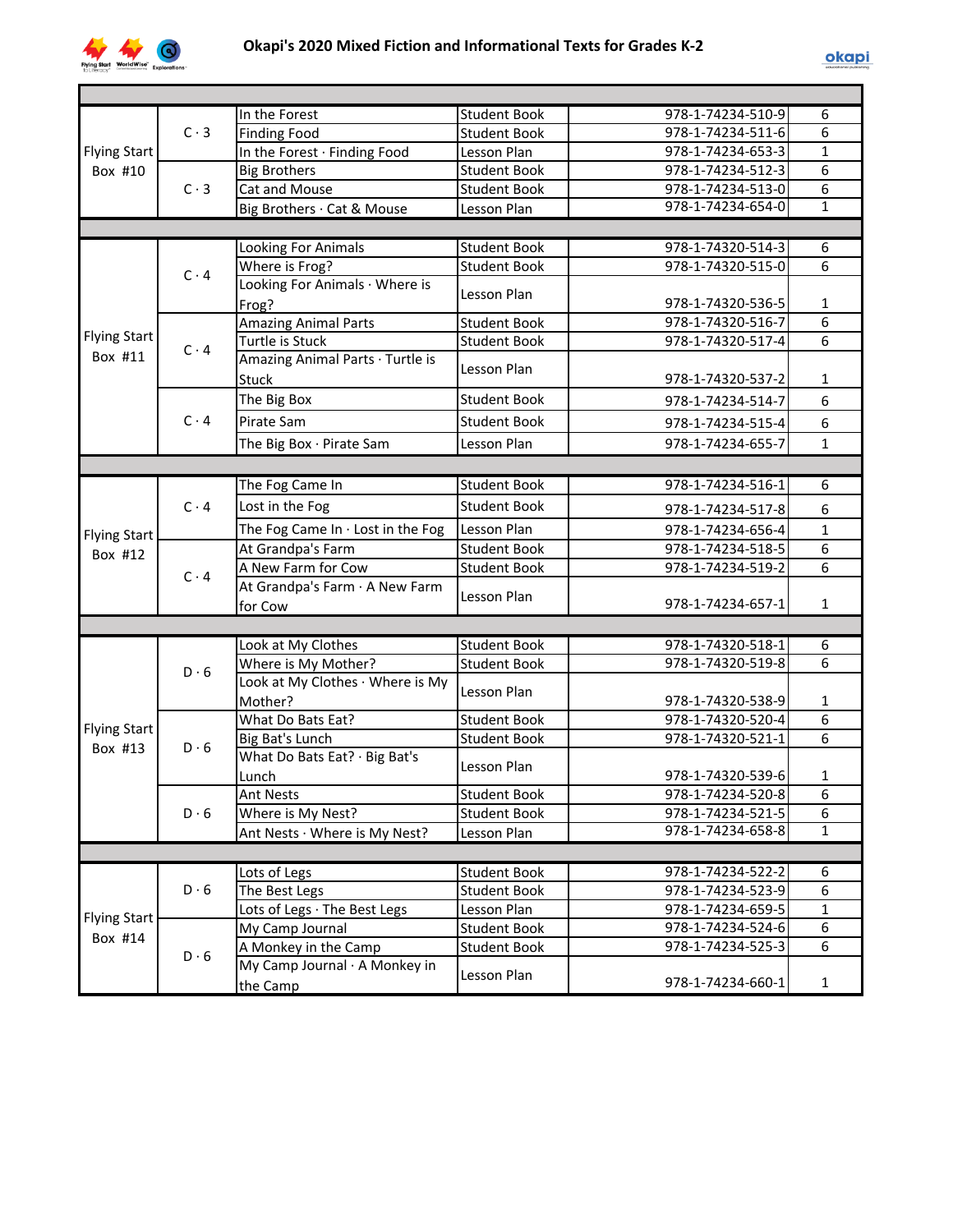

|                     |                | <b>Turtles</b>                                                  | <b>Student Book</b> | 978-1-74320-522-8 | 6              |
|---------------------|----------------|-----------------------------------------------------------------|---------------------|-------------------|----------------|
|                     | $D \cdot 6$    | A Home for Turtle                                               | <b>Student Book</b> | 978-1-74320-523-5 | 6              |
|                     |                | Turtles · A Home for Turtle                                     | Lesson Plan         | 978-1-74320-540-2 | $\mathbf{1}$   |
|                     |                | Let's Do the Monkey Bop                                         | <b>Student Book</b> | 978-1-74320-524-2 | 6              |
| <b>Flying Start</b> | $D \cdot 6$    | Little Monkey's Dance                                           | <b>Student Book</b> | 978-1-74320-525-9 | 6              |
| Box #15             |                | Let's Do the Monkey Bop · Little                                | Lesson Plan         |                   |                |
|                     |                | Monkey's Dance                                                  |                     | 978-1-74320-541-9 | 1              |
|                     |                | What Am I?                                                      | Student Book        | 978-1-74234-526-0 | 6              |
|                     | $D \cdot 6$    | Tad Grows Up                                                    | <b>Student Book</b> | 978-1-74234-527-7 | 6              |
|                     |                | What Am I? · Tad Grows Up                                       | Lesson Plan         | 978-1-74234-661-8 | $\mathbf{1}$   |
|                     |                |                                                                 |                     |                   |                |
|                     |                | Spiders                                                         | <b>Student Book</b> | 978-1-74234-528-4 | 6              |
|                     | $D \cdot 6$    | A Good Trap                                                     | <b>Student Book</b> | 978-1-74234-529-1 | $\overline{6}$ |
| <b>Flying Start</b> |                | Spiders · A Good Trap                                           | Lesson Plan         | 978-1-74234-662-5 | $\mathbf{1}$   |
| Box #16             |                | On the Move                                                     | <b>Student Book</b> | 978-1-74234-530-7 | $\overline{6}$ |
|                     | $D \cdot 6$    | Grandpa's Car                                                   | <b>Student Book</b> | 978-1-74234-531-4 | 6              |
|                     |                | On the Move · Grandpa's Car                                     | Lesson Plan         | 978-1-74234-663-2 | $\mathbf{1}$   |
| <b>Box Label</b>    |                |                                                                 |                     |                   |                |
|                     | GR LVL $\cdot$ |                                                                 |                     |                   |                |
| &                   | <b>DRA LVL</b> | <b>Title</b>                                                    | Format              | ISBN#             | Qty            |
| <b>Contents</b>     |                |                                                                 |                     |                   |                |
|                     |                | Stage 3: Early Components, Reading Levels E-F · DRA Levels 8-10 |                     |                   |                |
|                     |                | Insects                                                         | Student Book        | 978-1-74234-532-1 | 6              |
|                     | $E \cdot 8$    | Where Are the Grapes?                                           | <b>Student Book</b> | 978-1-74234-533-8 | 6              |
|                     |                | Insects · Where Are the Grapes?                                 | Lesson Plan         |                   |                |
|                     |                |                                                                 |                     | 978-1-74234-664-9 | $\mathbf{1}$   |
| <b>Flying Start</b> |                | Squid                                                           | <b>Student Book</b> | 978-1-74234-535-2 | 6              |
| Box #17             | $E \cdot 8$    | <b>Big Squid and Little Squid</b>                               | <b>Student Book</b> | 978-1-74234-535-2 | 6              |
|                     |                | Squid · Big Squid and Little Squid                              | Lesson Plan         |                   |                |
|                     |                |                                                                 |                     | 978-1-74234-665-6 | $\mathbf{1}$   |
|                     |                | The Plum Tree                                                   | <b>Student Book</b> | 978-1-74234-536-9 | 6              |
|                     | $E \cdot 8$    | My Tree                                                         | <b>Student Book</b> | 978-1-74234-537-6 | 6              |
|                     |                | The Plum Tree · My Tree                                         | Lesson Plan         | 978-1-74234-666-3 | $\overline{1}$ |
|                     |                |                                                                 |                     |                   |                |
|                     |                | The Great Cake Bake-off                                         | <b>Student Book</b> | 978-1-74320-739-0 | 6              |
|                     | $E \cdot 8$    | A Cake for Cuddles                                              | <b>Student Book</b> | 978-1-74320-740-6 | $\overline{6}$ |
|                     |                | The Great Bake-off · A Cake for                                 | Lesson Plan         |                   |                |
| <b>Flying Start</b> |                | Cuddles                                                         |                     | 978-1-74320-755-0 | $\mathbf 1$    |
| Box #18             |                | <b>Super Dogs</b>                                               | <b>Student Book</b> | 978-1-74320-741-3 | 6              |
|                     | $E \cdot 8$    | Nosey Saves the Day                                             | <b>Student Book</b> | 978-1-74320-742-0 | 6              |
|                     |                | Super Dogs · Nosey Saves the Day                                | Lesson Plan         |                   |                |
|                     |                |                                                                 |                     | 978-1-74320-756-7 | $\mathbf{1}$   |
|                     |                |                                                                 |                     |                   |                |
|                     |                | When the Sun Comes Up                                           | <b>Student Book</b> | 978-1-74234-538-3 | 6              |
|                     | $E \cdot 8$    | When the Sun is Going Down                                      | <b>Student Book</b> | 978-1-74234-539-0 | $\overline{6}$ |
|                     |                | When the Sun Comes Up · When                                    | Lesson Plan         |                   |                |
|                     |                | the Sun is Going Down                                           |                     | 978-1-74234-667-0 | 1              |
|                     |                | Our Spot                                                        | <b>Student Book</b> | 978-1-74234-540-6 | 6              |
| <b>Flying Start</b> | $E \cdot 8$    | Where Can We Play?                                              | <b>Student Book</b> | 978-1-74234-541-3 | 6              |
| Box #19             |                | Our Spot · Where Can We Play?                                   | Lesson Plan         | 978-1-74234-668-7 | 1              |
|                     |                | Looking After Your Frogs                                        | <b>Student Book</b> | 978-1-74234-542-0 | 6              |
|                     |                | Frog's New Pond                                                 | Student Book        | 978-1-74234-543-7 | 6              |
|                     |                |                                                                 |                     |                   |                |
|                     | $E \cdot 8$    | Looking After Your Frogs · Frog's                               | Lesson Plan         |                   |                |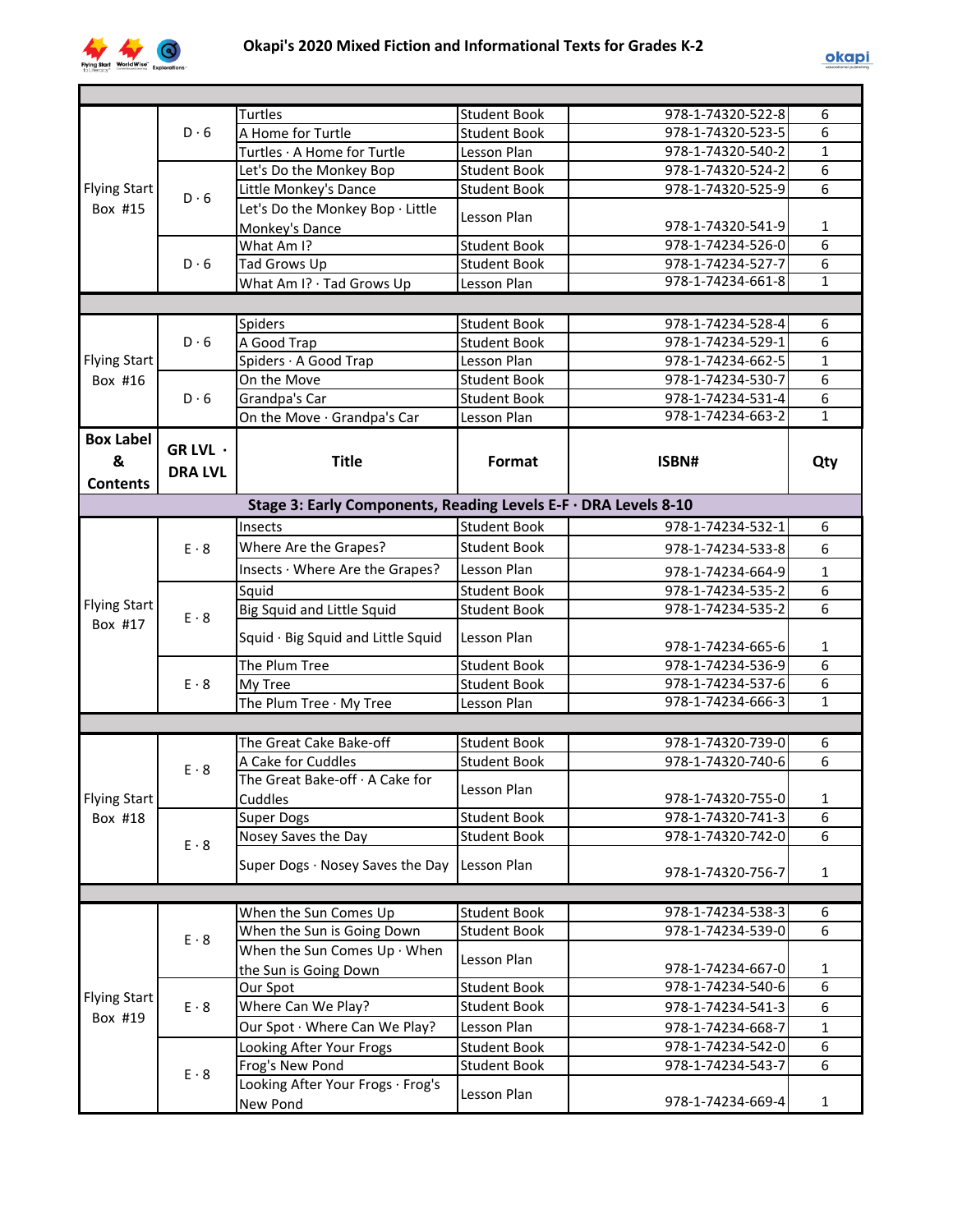

|                     |                | Charlie and the Crocodiles                     | Student Book        | 978-1-74320-743-7 | 6                   |
|---------------------|----------------|------------------------------------------------|---------------------|-------------------|---------------------|
|                     | $E \cdot 8$    | Don't Eat Me!                                  | <b>Student Book</b> | 978-1-74320-744-4 | 6                   |
| <b>Flying Start</b> |                | Charlie and the Crocodiles · Don't             | Lesson Plan         |                   |                     |
| Box #20             |                | Eat Me!                                        |                     | 978-1-74320-757-4 | 1                   |
|                     |                | <b>Big Homes, Little Animals</b>               | <b>Student Book</b> | 978-1-74320-745-1 | 6                   |
|                     | $E \cdot 8$    | <b>Tiff Leaves Home!</b>                       | <b>Student Book</b> | 978-1-74320-746-8 | 6                   |
|                     |                | Big Homes, Little Animals · Tiff               | Lesson Plan         | 978-1-74320-758-1 | 1                   |
|                     |                |                                                |                     |                   |                     |
|                     |                | <b>Bat Rescue</b>                              | <b>Student Book</b> | 978-1-74234-544-4 | 6                   |
|                     | $F \cdot 10$   | Sally and the Bats                             | <b>Student Book</b> | 978-1-74234-545-1 | 6                   |
|                     |                | Bat Rescue · Sally and the Bats                | Lesson Plan         | 978-1-74234-670-0 | $\mathbf{1}$        |
|                     |                | Teach Me How                                   | <b>Student Book</b> | 978-1-74234-546-8 | 6                   |
| <b>Flying Start</b> | $F \cdot 10$   | Little Cub                                     | <b>Student Book</b> | 978-1-74234-547-5 | 6                   |
| Box #21             |                | Teach Me How · Little Cub                      | Lesson Plan         | 978-1-74234-671-7 | $\mathbf{1}$        |
|                     |                | The Jump Rope Team                             | <b>Student Book</b> | 978-1-74234-548-2 | 6                   |
|                     |                | The Fun Run                                    | <b>Student Book</b> | 978-1-74234-549-9 | 6                   |
|                     | $F \cdot 10$   | The Jump Rope Team · The Fun                   |                     |                   |                     |
|                     |                | Run                                            | Lesson Plan         | 978-1-74234-672-4 | $\mathbf{1}$        |
|                     |                |                                                |                     |                   |                     |
|                     |                | Keep Safe at the Beach                         | <b>Student Book</b> | 978-1-74320-747-5 | 6                   |
|                     |                | Sally's Beach Rescue                           | <b>Student Book</b> | 978-1-74320-748-2 | $\overline{6}$      |
|                     | $F \cdot 10$   | Keep Safe at the Beach · Sally's               |                     |                   |                     |
| <b>Flying Start</b> |                | <b>Beach Rescue</b>                            | Lesson Plan         | 978-1-74320-759-8 | $\mathbf{1}$        |
| Box #22             |                | <b>Amazing Caterpillars</b>                    | <b>Student Book</b> | 978-1-74320-749-9 | $\overline{6}$      |
|                     |                | Caterpillars for Lunch                         | <b>Student Book</b> | 978-1-74320-750-5 | 6                   |
|                     | $F \cdot 10$   | Amazing Caterpillars · Caterpillars            |                     |                   |                     |
|                     |                | for Lunch                                      | Lesson Plan         | 978-1-74320-760-4 | $\mathbf{1}$        |
|                     |                |                                                |                     |                   |                     |
|                     |                |                                                | <b>Student Book</b> | 978-1-74234-550-5 | 6                   |
|                     |                | Animals That Need                              |                     |                   | 6                   |
|                     | $F \cdot 10$   | Mud, Mud, Mud!<br>Animals That Need Mud · Mud, | <b>Student Book</b> | 978-1-74234-551-2 |                     |
|                     |                |                                                | Lesson Plan         |                   |                     |
|                     |                | Mud, Mud!                                      |                     | 978-1-74234-673-1 | 1<br>$\overline{6}$ |
| <b>Flying Start</b> |                | <b>Keeping Safe</b>                            | <b>Student Book</b> | 978-1-74234-552-9 | $\overline{6}$      |
| Box #23             | $F \cdot 10$   | Looking for Lunch                              | <b>Student Book</b> | 978-1-74234-553-6 |                     |
|                     |                | Keeping Safe · Looking for Lunch               | Lesson Plan         | 978-1-74234-674-8 | $\mathbf{1}$        |
|                     |                | <b>Big Ships Need Tugboats</b>                 | <b>Student Book</b> | 978-1-74234-554-3 | 6                   |
|                     | $F \cdot 10$   | The Tugboat Team                               | <b>Student Book</b> | 978-1-74234-555-0 | 6                   |
|                     |                | Big Ships Need Tugboats · The                  |                     |                   |                     |
|                     |                | <b>Tugboat Team</b>                            | Lesson Plan         | 978-1-74234-675-5 | $\mathbf{1}$        |
|                     |                |                                                |                     |                   |                     |
|                     |                |                                                | <b>Student Book</b> |                   |                     |
|                     |                | Looking After Ostrich Chicks                   |                     | 978-1-74320-751-2 | 6                   |
|                     |                | Father Ostrich and the New Chicks Student Book |                     |                   |                     |
|                     | $F \cdot 10$   |                                                |                     | 978-1-74320-752-9 | 6                   |
|                     |                | Looking After Ostrich Chicks .                 |                     |                   |                     |
|                     |                |                                                | Lesson Plan         |                   |                     |
| <b>Flying Start</b> |                | Father Ostrich and the New Chicks              |                     |                   |                     |
| Box #24             |                |                                                |                     | 978-1-74320-761-1 | 1                   |
|                     |                | Rides for Everyone                             | <b>Student Book</b> | 978-1-74320-753-6 | $\overline{6}$      |
|                     | $F \cdot 10$   | At the Fun Park                                | <b>Student Book</b> | 978-1-74320-754-3 | 6                   |
|                     |                | Rides for Everyone · At the Fun                |                     |                   |                     |
|                     |                | Park                                           | Lesson Plan         | 978-1-74320-762-8 | 1                   |
| <b>Box Label</b>    |                |                                                |                     |                   |                     |
| &                   | GR LVL ·       | <b>Title</b>                                   | Format              | ISBN#             | Qty                 |
| <b>Contents</b>     | <b>DRA LVL</b> |                                                |                     |                   |                     |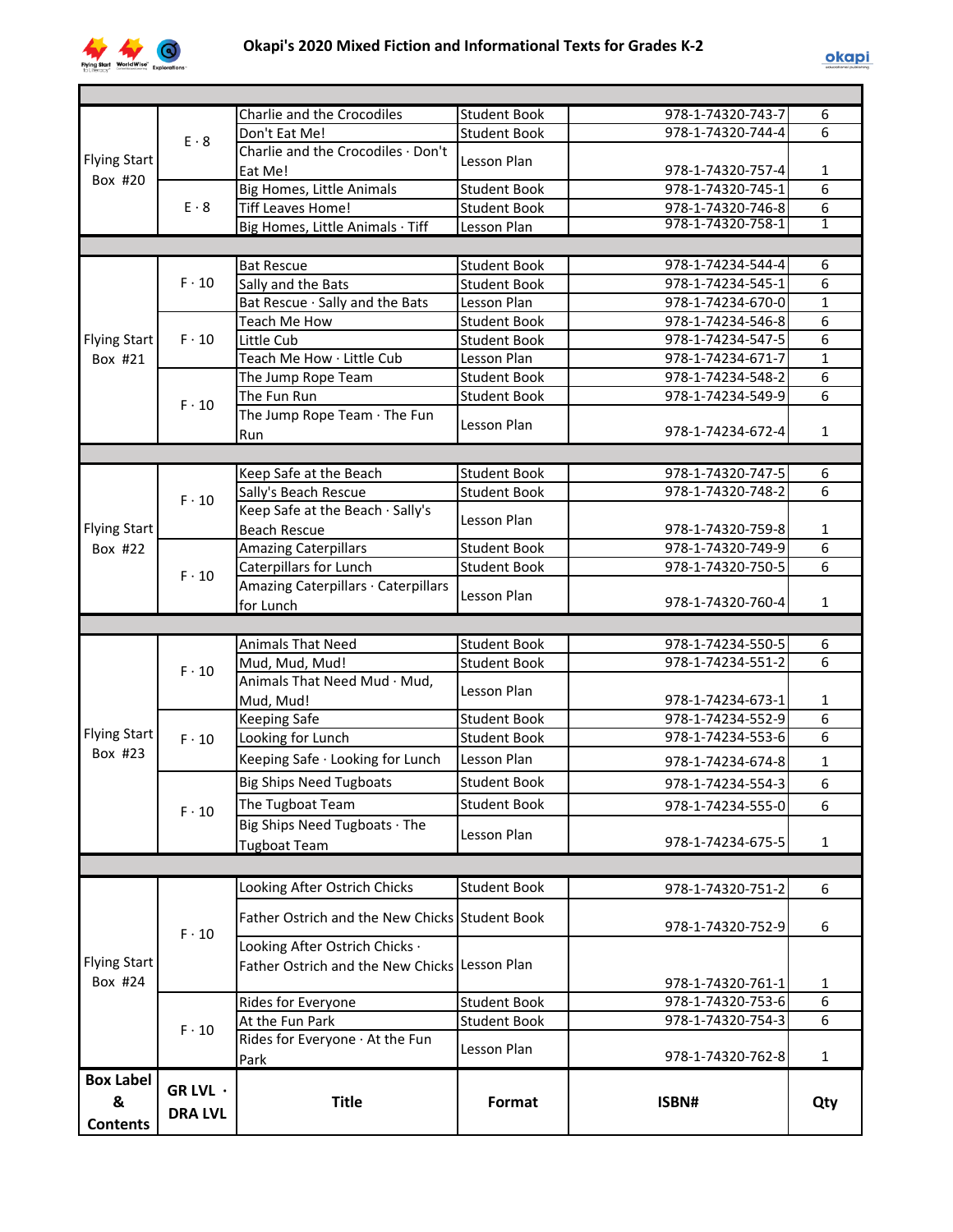

|                     |              | Stage 4: Transitional Components, Reading Levels G-H · DRA Levels 12-14 |                     |                   |                |
|---------------------|--------------|-------------------------------------------------------------------------|---------------------|-------------------|----------------|
|                     |              | What's for Breakfast?                                                   | Student Book        | 978-1-74234-556-7 | 6              |
|                     | $G \cdot 12$ | The King's Breakfast                                                    | <b>Student Book</b> | 978-1-74234-557-4 | $\overline{6}$ |
|                     |              | What's for Breakfast? · The King's                                      |                     |                   |                |
|                     |              | <b>Breakfast</b>                                                        | Lesson Plan         | 978-1-74234-676-2 | 1              |
| Flying Start        |              | The Skating Club                                                        | <b>Student Book</b> | 978-1-74234-558-1 | $\overline{6}$ |
| Box #25             | $G \cdot 12$ | <b>Elly Goes Skating</b>                                                | <b>Student Book</b> | 978-1-74234-559-8 | $\overline{6}$ |
|                     |              | The Skating Club · Elly Goes                                            | Lesson Plan         | 978-1-74234-677-9 | $\mathbf 1$    |
|                     |              | Hiking                                                                  | <b>Student Book</b> | 978-1-74234-560-4 | $\overline{6}$ |
|                     | $G \cdot 12$ | Maddy and the Prince                                                    | <b>Student Book</b> | 978-1-74234-561-1 | $\overline{6}$ |
|                     |              | Hiking · Maddy and the Prince                                           | Lesson Plan         | 978-1-74234-678-6 | $\overline{1}$ |
|                     |              |                                                                         |                     |                   |                |
|                     |              | <b>Insect Hunt</b>                                                      | <b>Student Book</b> | 978-1-74320-771-0 | 6              |
|                     | $G \cdot 12$ | <b>Getting Rid of Insects</b>                                           | <b>Student Book</b> | 978-1-74320-772-7 | 6              |
|                     |              |                                                                         |                     |                   |                |
| <b>Flying Start</b> |              | Insect Hunt · Getting Rid of Insects Lesson Plan                        |                     | 978-1-74320-787-1 | $\mathbf{1}$   |
| Box #26             |              | A Frog in a Pond                                                        | <b>Student Book</b> | 978-1-74320-773-4 | 6              |
|                     | $G \cdot 12$ | Too Cold for Frog                                                       | <b>Student Book</b> | 978-1-74320-774-1 | 6              |
|                     |              | A Frog in a Pond · Too Cold for                                         |                     |                   |                |
|                     |              | Frog                                                                    | Lesson Plan         | 978-1-74320-788-8 | $\mathbf{1}$   |
|                     |              |                                                                         |                     |                   |                |
|                     |              | <b>Clever Tails</b>                                                     | <b>Student Book</b> | 978-1-74234-562-8 | 6              |
|                     | $G \cdot 12$ | The Monkey's Tail                                                       | <b>Student Book</b> | 978-1-74234-563-5 | $\overline{6}$ |
|                     |              | Clever Tails · The Monkey's Tail                                        | Lesson Plan         | 978-1-74234-679-3 | $\mathbf{1}$   |
|                     | $G \cdot 12$ | <b>Creepers and Climbers</b>                                            | <b>Student Book</b> | 978-1-74234-564-2 | $\overline{6}$ |
| <b>Flying Start</b> |              | <b>Growing Watermelons</b>                                              | <b>Student Book</b> | 978-1-74234-565-9 | $\overline{6}$ |
| Box #27             |              | Creepers and Climbers · Growing                                         | Lesson Plan         | 978-1-74234-680-9 | $\mathbf{1}$   |
|                     |              | <b>Making Friends</b>                                                   | <b>Student Book</b> | 978-1-74234-566-6 | $\overline{6}$ |
|                     | $G \cdot 12$ | The Blue Crane                                                          | <b>Student Book</b> | 978-1-74234-567-3 | $\overline{6}$ |
|                     |              | Making Friends · The Blue Crane                                         | Lesson Plan         | 978-1-74234-681-6 | $\mathbf{1}$   |
|                     |              |                                                                         |                     |                   |                |
|                     |              | <b>Summer Vacation</b>                                                  | <b>Student Book</b> | 978-1-74320-775-8 | 6              |
|                     |              | Camping with Dad                                                        | <b>Student Book</b> | 978-1-74320-776-5 | 6              |
|                     | $G \cdot 12$ | Summer Vacation · Camping with                                          |                     |                   |                |
| <b>Flying Start</b> |              | Dad                                                                     | Lesson Plan         | 978-1-74320-789-5 | $\mathbf{1}$   |
| Box #28             |              | Manta Rays                                                              | <b>Student Book</b> | 978-1-74320-777-2 | 6              |
|                     |              | The Ray Who Wanted to Fly                                               | <b>Student Book</b> | 978-1-74320-778-9 | 6              |
|                     | $G \cdot 12$ | Manta Rays · The Ray Who                                                |                     |                   |                |
|                     |              | Wanted to Fly                                                           | Lesson Plan         | 978-1-74320-790-1 | $\mathbf{1}$   |
|                     |              |                                                                         |                     |                   |                |
|                     |              | <b>Insect Eaters</b>                                                    | <b>Student Book</b> | 978-1-74234-568-0 | 6              |
|                     | $H \cdot 14$ | I'm Hungry                                                              | <b>Student Book</b> | 978-1-74234-569-7 | 6              |
|                     |              | Insect Eaters · I'm Hungry                                              | Lesson Plan         | 978-1-74234-682-3 | $\mathbf{1}$   |
|                     |              | Animals in Caves                                                        | <b>Student Book</b> | 978-1-74234-570-3 | 6              |
| <b>Flying Start</b> | $H \cdot 14$ | There's Gold in That Cave                                               | <b>Student Book</b> | 978-1-74234-571-0 | 6              |
| Box #29             |              | Animals in Caves · There's Gold in                                      | Lesson Plan         | 978-1-74234-683-0 | $\mathbf{1}$   |
|                     |              | The Wreck of the Maitland                                               | <b>Student Book</b> | 978-1-74234-572-7 | 6              |
|                     |              | The Great Paddleboat Race                                               | <b>Student Book</b> | 978-1-74234-573-4 | 6              |
|                     | $H \cdot 14$ | The Wreck of the Maitland · The                                         |                     |                   |                |
|                     |              | <b>Great Paddleboat Race</b>                                            | Lesson Plan         | 978-1-74234-684-7 | $\mathbf{1}$   |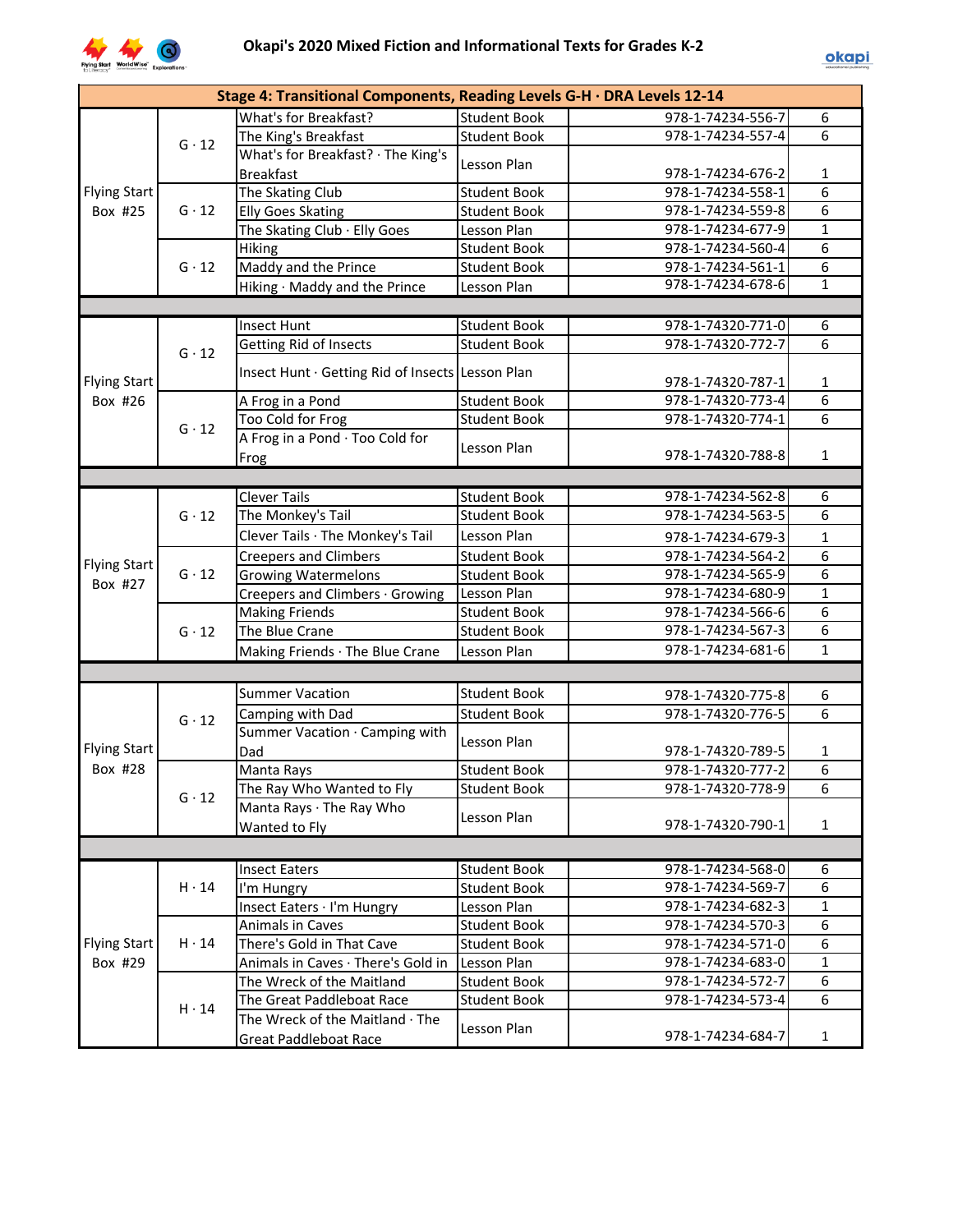

|                     |                | <b>Fantastic Bridges</b>                                                | <b>Student Book</b> | 978-1-74320-779-6 | 6               |
|---------------------|----------------|-------------------------------------------------------------------------|---------------------|-------------------|-----------------|
|                     |                | Jack the Explorer and the Hidden                                        | <b>Student Book</b> |                   |                 |
|                     | $H \cdot 14$   | City                                                                    |                     | 978-1-74320-780-2 | 6               |
| Flying Start        |                | Fantastic Bridges · Jack the                                            | Lesson Plan         |                   |                 |
| Box #30             |                | Explorer and the Hidden City                                            |                     | 978-1-74320-791-8 | $\mathbf{1}$    |
|                     |                | Caring for a Baby Monkey                                                | <b>Student Book</b> | 978-1-74320-781-9 | $\overline{6}$  |
|                     | $H \cdot 14$   | <b>Baby Squirrel Rescue</b>                                             | <b>Student Book</b> | 978-1-74320-782-6 | 6               |
|                     |                | Caring for a Baby Monkey · Baby                                         | Lesson Plan         |                   |                 |
|                     |                | <b>Squirrel Rescue</b>                                                  |                     | 978-1-74320-792-5 | 1               |
|                     |                |                                                                         |                     |                   |                 |
|                     |                | Sea Otters and the Kelp Forest                                          | <b>Student Book</b> | 978-1-74234-574-1 | 6               |
|                     | $H \cdot 14$   | The Luck of the Sea Otters                                              | <b>Student Book</b> | 978-1-74234-575-8 | 6               |
|                     |                | Sea Otters and the Kelp Forest .                                        | Lesson Plan         |                   |                 |
|                     |                | The Luck of the Sea Otters                                              |                     | 978-1-74234-685-4 | $\mathbf{1}$    |
| <b>Flying Start</b> |                | Monsoon Rain                                                            | <b>Student Book</b> | 978-1-74234-576-5 | 6               |
| Box #31             | $H \cdot 14$   | The Wise Bird                                                           | <b>Student Book</b> | 978-1-74234-577-2 | 6               |
|                     |                | Monsoon Rain · The Wise Bird                                            | Lesson Plan         | 978-1-74234-576-5 | $\mathbf{1}$    |
|                     |                | No More Trash                                                           | <b>Student Book</b> | 978-1-74234-578-9 | 6               |
|                     | $H \cdot 14$   | The Rock of Killeen                                                     | <b>Student Book</b> | 978-1-74234-579-6 | 6               |
|                     |                | No More Trash · The Rock of                                             | Lesson Plan         | 978-1-74234-687-8 | $\mathbf{1}$    |
|                     |                | Killeen                                                                 |                     |                   |                 |
|                     |                |                                                                         |                     |                   |                 |
|                     | $H \cdot 14$   | Hurricane Scrapbook                                                     | <b>Student Book</b> | 978-1-74320-783-3 | 6               |
|                     |                | Where is Coco?                                                          | <b>Student Book</b> | 978-1-74320-784-0 | 6               |
|                     |                | Hurricane Scrapbook · Where is                                          | Lesson Plan         |                   |                 |
| <b>Flying Start</b> |                | Coco?                                                                   |                     | 978-1-74320-793-2 | 1               |
| Box #32             | $H \cdot 14$   | What Do Plants Need?                                                    | <b>Student Book</b> | 978-1-74320-785-7 | 6               |
|                     |                | The Great Pumpkin-Growing                                               | Student Book        |                   |                 |
|                     |                | Contest                                                                 |                     | 978-1-74320-786-4 | 6               |
|                     |                | What Do Plants Need? · The Great                                        | Lesson Plan         |                   |                 |
|                     |                | Pumpkin-Growing Contest                                                 |                     | 978-1-74320-794-9 | $\mathbf{1}$    |
| <b>Box Label</b>    | GR LVL $\cdot$ |                                                                         |                     |                   |                 |
| &                   |                | <b>Title</b>                                                            | Format              | ISBN#             | Qty             |
| <b>Contents</b>     | <b>DRA LVL</b> |                                                                         |                     |                   |                 |
|                     |                | Stage 5: Early Fluent Components, Reading Levels I-J · DRA Levels 16-18 |                     |                   |                 |
|                     |                | <b>Animal Smells</b>                                                    | <b>Student Book</b> | 978-1-74234-580-2 | 6               |
|                     |                | Angus Cleans Up                                                         | <b>Student Book</b> | 978-1-74234-581-9 | 6               |
|                     | $1 \cdot 16$   |                                                                         |                     |                   |                 |
|                     |                | Animal Smells · Angus Cleans Up                                         | Lesson Plan         | 978-1-74234-688-5 | $\mathbf{1}$    |
|                     |                | <b>Sticky and Dangerous Plants</b>                                      | <b>Student Book</b> | 978-1-74234-582-6 | $\overline{6}$  |
| Flying Start        |                | Looking After Scotty                                                    | <b>Student Book</b> | 978-1-74234-583-3 | $\overline{6}$  |
| Box #33             | $1 \cdot 16$   | Sticky and Dangerous Plants .                                           |                     |                   |                 |
|                     |                | Looking After Scotty                                                    | Lesson Plan         | 978-1-74234-689-2 | 1               |
|                     |                | <b>Amazing Snakes</b>                                                   | <b>Student Book</b> | 978-1-74234-584-0 | $6 \overline{}$ |
|                     |                | The Snake Olympics                                                      | <b>Student Book</b> | 978-1-74234-585-7 | $\overline{6}$  |
|                     | $1 \cdot 16$   | Amazing Snakes · The Snake                                              |                     |                   |                 |
|                     |                | Olympics                                                                | Lesson Plan         | 978-1-74234-690-8 | $\mathbf{1}$    |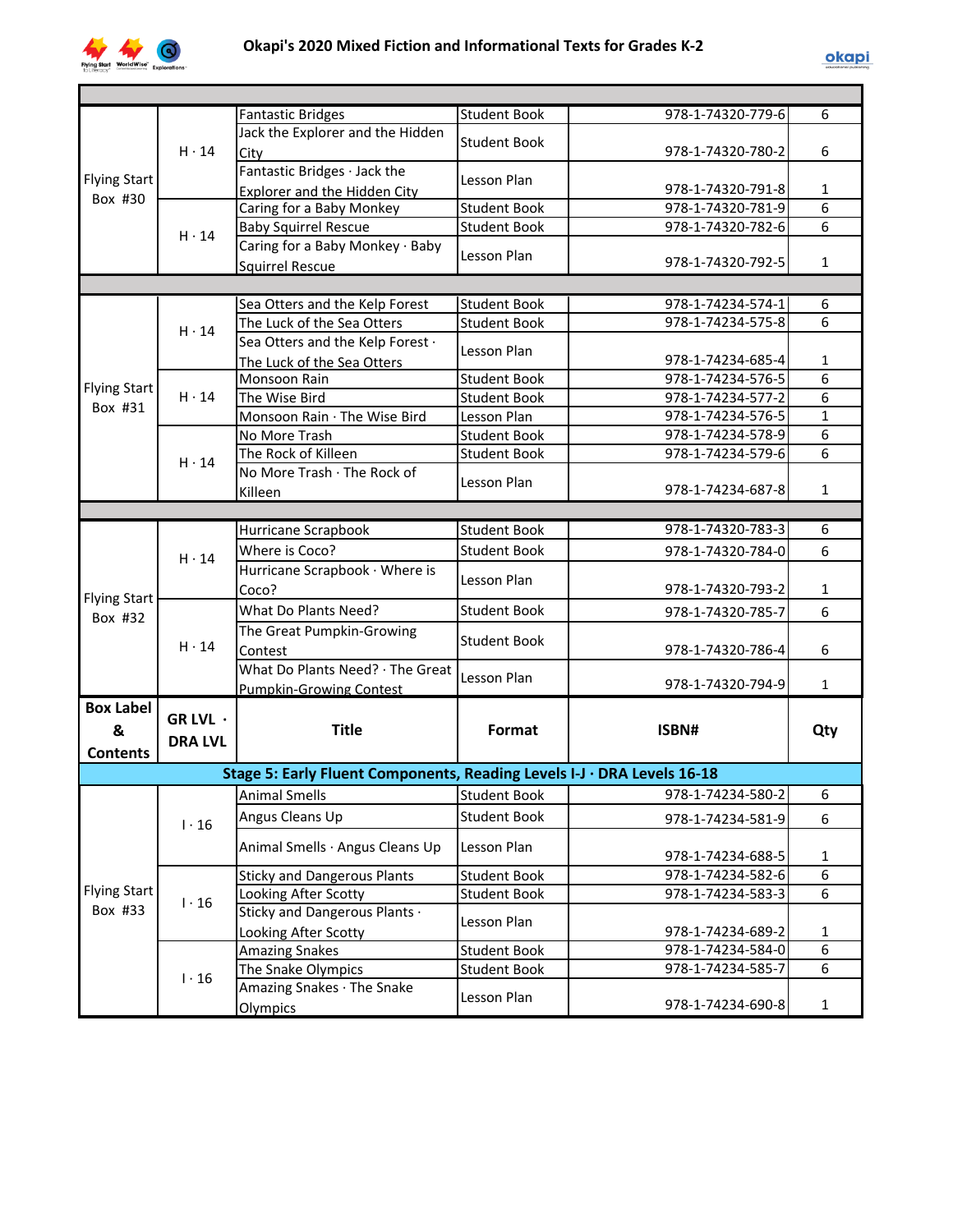

|                     |              | Motorcycles                       | <b>Student Book</b> | 978-1-74320-869-4 | 6              |
|---------------------|--------------|-----------------------------------|---------------------|-------------------|----------------|
|                     | $1 \cdot 16$ | A New Job for Stan                | <b>Student Book</b> | 978-1-74320-870-0 | 6              |
|                     |              |                                   |                     |                   |                |
| <b>Flying Start</b> |              | Motorcycles · A New Job for Stan  | Lesson Plan         | 978-1-74320-885-4 | 1              |
| Box #34             |              | When Lions Hunt                   | <b>Student Book</b> | 978-1-74320-871-7 | $\overline{6}$ |
|                     | $1 \cdot 16$ | Rory's Dance                      | <b>Student Book</b> | 978-1-74320-872-4 | $\overline{6}$ |
|                     |              | When Lions Hunt · Rory's Dance    | Lesson Plan         | 978-1-74320-886-1 | $\mathbf{1}$   |
|                     |              |                                   |                     |                   |                |
|                     |              | <b>Ouch! That Hurts</b>           | <b>Student Book</b> | 978-1-74320-873-1 | 6              |
|                     |              | That's Not Funny, Charlie!        | <b>Student Book</b> | 978-1-74320-874-8 | 6              |
|                     | $1 \cdot 16$ | Ouch! That Hurts · That's Not     |                     |                   |                |
| <b>Flying Start</b> |              |                                   | Lesson Plan         |                   |                |
| Box #35             |              | Funny, Charlie!                   |                     | 978-1-74320-887-8 | $\mathbf{1}$   |
|                     |              | Flamingos                         | <b>Student Book</b> | 978-1-74320-875-5 | $\overline{6}$ |
|                     | $1 \cdot 16$ | Ruby in the Middle                | <b>Student Book</b> | 978-1-74320-876-2 | 6              |
|                     |              | Flamingos · Ruby in the Middle    | Lesson Plan         | 978-1-74320-888-5 | $\mathbf{1}$   |
|                     |              | Living Near a Volcano             | <b>Student Book</b> | 978-1-74234-586-4 | $\overline{6}$ |
|                     | $1 \cdot 16$ | Volcano Alert!                    | <b>Student Book</b> | 978-1-74234-587-1 | 6              |
|                     |              | Living Near a Volcano · Volcano   | Lesson Plan         |                   |                |
|                     |              | Alert!                            |                     | 978-1-74234-691-5 | $\mathbf{1}$   |
| <b>Flying Start</b> |              | Nadif's New Life                  | <b>Student Book</b> | 978-1-74234-588-8 | 6              |
| Box #36             | $1 \cdot 16$ | Gasari's Herd                     | <b>Student Book</b> | 978-1-74234-589-5 | 6              |
|                     |              | Nadif's New Life · Gasari's Herd  | Lesson Plan         | 978-1-74234-692-2 | $\mathbf{1}$   |
|                     |              | Message Sent                      | <b>Student Book</b> | 978-1-74234-590-1 | 6              |
|                     | $1 \cdot 16$ | Saving Dad                        | <b>Student Book</b> | 978-1-74234-591-8 | 6              |
|                     |              | Message Sent · Saving Dad         | Lesson Plan         | 978-1-74234-693-9 | $\mathbf{1}$   |
|                     |              |                                   |                     |                   |                |
|                     |              | My Soccer Journal                 | <b>Student Book</b> | 978-1-74234-592-5 | $\overline{6}$ |
|                     |              | The Leaping Lions                 | <b>Student Book</b> | 978-1-74234-593-2 | 6              |
|                     | $J \cdot 18$ | My Soccer Journal · The Leaping   |                     |                   |                |
|                     |              | Lions                             | Lesson Plan         | 978-1-74234-694-6 | $\mathbf{1}$   |
|                     |              | Fun Food to Make and Eat          | <b>Student Book</b> | 978-1-74234-594-9 | 6              |
| <b>Flying Start</b> |              | The Queen's New Chef              | <b>Student Book</b> | 978-1-74234-595-6 | 6              |
| Box #37             | $J \cdot 18$ | Fun Food to Make and Eat · The    |                     |                   |                |
|                     |              |                                   | Lesson Plan         | 978-1-74234-695-3 | $\mathbf{1}$   |
|                     |              | Queen's New Chef                  |                     | 978-1-74234-596-3 | 6              |
|                     |              | Deep in the Sea                   | <b>Student Book</b> | 978-1-74234-597-0 | 6              |
|                     | $J \cdot 18$ | A Deep Sea Adventure              | <b>Student Book</b> |                   |                |
|                     |              | Deep in the Sea · A Deep Sea      | Lesson Plan         |                   |                |
|                     |              | Adventure                         |                     | 978-1-74234-696-0 | 1              |
|                     |              |                                   |                     |                   |                |
|                     |              | To the Rescue                     | <b>Student Book</b> | 978-1-74320-877-9 | 6              |
|                     | $J \cdot 18$ | Super Sam                         | <b>Student Book</b> | 978-1-74320-878-6 | 6              |
| <b>Flying Start</b> |              | To the Rescue · Super Sam         | Lesson Plan         | 978-1-74320-889-2 | $\mathbf{1}$   |
| Box #38             |              | Surviving in the Frozen Forest    | <b>Student Book</b> | 978-1-74320-879-3 | 6              |
|                     |              | How Moose Learned to Swim         | <b>Student Book</b> | 978-1-74320-880-9 | $\overline{6}$ |
|                     | $J \cdot 18$ | Surviving in the Frozen Forest .  |                     |                   |                |
|                     |              | How Moose Learned to Swim         | Lesson Plan         | 978-1-76017-914-4 | $\mathbf{1}$   |
|                     |              |                                   |                     |                   |                |
|                     |              | You Can Make A Difference!        | <b>Student Book</b> | 978-1-74320-881-6 | 6              |
|                     |              | Save the Sea Otters!              | <b>Student Book</b> | 978-1-74320-882-3 | 6              |
|                     | $J \cdot 18$ | You Can Make A Difference! · Save |                     |                   |                |
| <b>Flying Start</b> |              | the Sea Otters!                   | Lesson Plan         | 978-1-76017-902-1 | $\mathbf{1}$   |
| Box #39             |              | <b>Desert Elephants</b>           | <b>Student Book</b> | 978-1-74320-883-0 | 6              |
|                     |              |                                   | <b>Student Book</b> | 978-1-74320-884-7 | 6              |
|                     | $J \cdot 18$ | <b>Brother Elephant</b>           |                     |                   |                |
|                     |              | Desert Elephants · Brother        | Lesson Plan         |                   |                |
|                     |              | Elephant                          |                     | 978-1-76017-903-8 | $\mathbf{1}$   |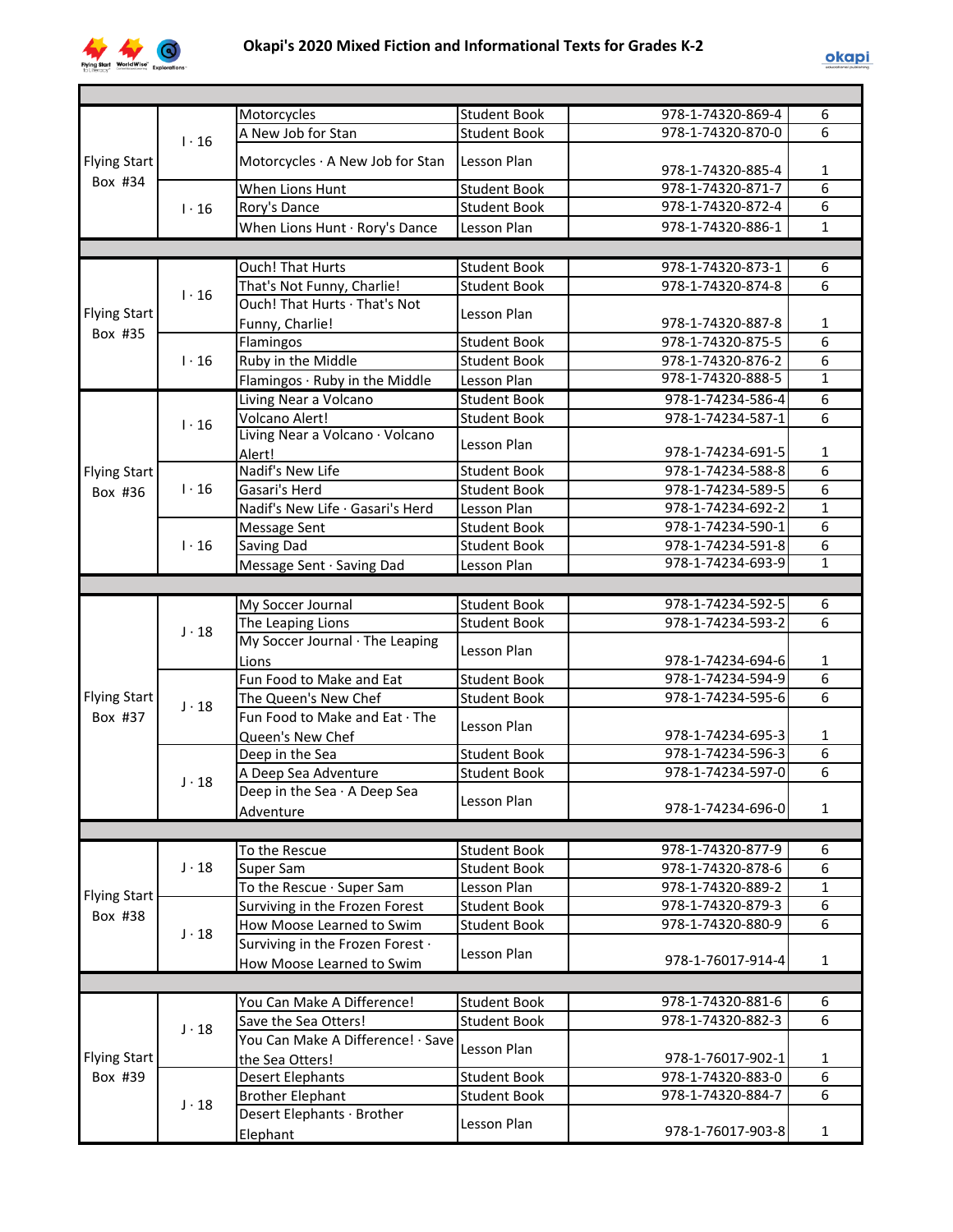

|                                          |                            | Cleaning Up Our Wetland                                           | <b>Student Book</b> | 978-1-74234-598-7 | 6            |
|------------------------------------------|----------------------------|-------------------------------------------------------------------|---------------------|-------------------|--------------|
|                                          | $J \cdot 18$               | The Baby Swans                                                    | <b>Student Book</b> | 978-1-74234-599-4 | 6            |
|                                          |                            | Cleaning Up Our Wetland The                                       | Lesson Plan         |                   |              |
|                                          |                            | <b>Baby Swans</b>                                                 |                     | 978-1-74234-697-7 | 1            |
|                                          |                            | <b>Ice Swimmers</b>                                               | Student Book        | 978-1-74234-600-7 | 6            |
| <b>Flying Start</b><br>Box #40           | $J \cdot 18$               | The Lucky Fishing Hat                                             | <b>Student Book</b> | 978-1-74234-601-4 | 6            |
|                                          |                            | Ice Swimmers · The Lucky Fishing<br>Hat                           | Lesson Plan         | 978-1-74234-698-4 | 1            |
|                                          |                            | Robots Today, Robots Tomorrow                                     | <b>Student Book</b> | 978-1-74234-602-1 | 6            |
|                                          | $J \cdot 18$               | Robots Run Wild                                                   | <b>Student Book</b> | 978-1-74234-603-8 | 6            |
|                                          |                            | Robots Today, Robots Tomorrow .<br>Robots Run Wild                | Lesson Plan         | 978-1-74234-699-1 | 1            |
| <b>Box Label</b><br>&<br><b>Contents</b> | GR LVL ·<br><b>DRA LVL</b> | <b>Title</b>                                                      | Format              | ISBN#             | Qty          |
|                                          |                            | Stage 6: Fluent Components, Reading Levels K-M · DRA Levels 20-28 |                     |                   |              |
|                                          |                            | <b>Amazing Gardens</b>                                            | <b>Student Book</b> | 978-1-74234-604-5 | 6            |
|                                          |                            | The Giant's Garden                                                | <b>Student Book</b> | 978-1-74234-605-2 | 6            |
|                                          | $K \cdot 20$               | Amazing Gardens · The Giant's                                     |                     |                   |              |
| <b>Flying Start</b>                      |                            | Garden                                                            | Lesson Plan         | 978-1-74234-700-4 | 1            |
| Box #41                                  |                            | <b>Basketball Basics</b>                                          | <b>Student Book</b> | 978-1-76017-632-7 | 6            |
|                                          | $K \cdot 20$               | <b>Alex Stands Tall</b>                                           | <b>Student Book</b> | 978-1-76017-633-4 | 6            |
|                                          |                            |                                                                   |                     |                   |              |
|                                          |                            | Basketball Basics · Alex Stands Tall Lesson Plan                  |                     | 978-1-76017-656-3 | $\mathbf{1}$ |
|                                          |                            |                                                                   |                     |                   |              |
|                                          |                            | <b>Polar Bears</b>                                                | <b>Student Book</b> | 978-1-74234-606-9 | 6            |
|                                          | $K \cdot 20$               | A Bear Called Trouble                                             | <b>Student Book</b> | 978-1-74234-607-6 | 6            |
|                                          |                            | Polar Bears · A Bear Called Trouble Lesson Plan                   |                     | 978-1-74234-701-1 | $\mathbf{1}$ |
| <b>Flying Start</b><br>Box #42           |                            | Animal Show-offs                                                  | <b>Student Book</b> | 978-1-76017-634-1 | 6            |
|                                          | $K \cdot 20$               | The Too-tight Tutu                                                | <b>Student Book</b> | 978-1-76017-635-8 | 6            |
|                                          |                            | Animal Show-offs · The Too-tight<br>Tutu                          | Lesson Plan         | 978-1-76017-657-0 | 1            |
|                                          |                            |                                                                   |                     |                   |              |
|                                          |                            | Looking After Tide Pools                                          | Student Book        | 978-1-74234-608-3 | 6            |
|                                          | $K \cdot 20$               | The Smart Little Crab                                             | <b>Student Book</b> | 978-1-74234-609-0 | 6            |
|                                          |                            | Looking After Tide Pools · The                                    | Lesson Plan         | 978-1-74234-702-8 | 1            |
| <b>Flying Start</b>                      |                            | Surviving the Flood                                               | <b>Student Book</b> | 978-1-76017-636-5 | 6            |
| Box #43                                  |                            | The Great Flood of Dusty Plains                                   | <b>Student Book</b> | 978-1-76017-637-2 | 6            |
|                                          | $K \cdot 20$               | Surviving the Flood · The Great                                   |                     |                   |              |
|                                          |                            | <b>Flood of Dusty Plains</b>                                      | Lesson Plan         | 978-1-76017-658-7 | $\mathbf{1}$ |
|                                          |                            |                                                                   |                     |                   |              |
|                                          |                            | <b>Driver Ants</b>                                                | <b>Student Book</b> | 978-1-74234-610-6 | 6            |
|                                          | $K \cdot 20$               | <b>Killer Ants</b>                                                | <b>Student Book</b> | 978-1-74234-611-3 | 6            |
| <b>Flying Start</b>                      |                            | Driver Ants · Killer Ants                                         | Lesson Plan         | 978-1-74234-703-5 | $\mathbf{1}$ |
| Box #44                                  |                            | A Long Day at the River                                           | <b>Student Book</b> | 978-1-76017-638-9 | 6            |
|                                          | $K \cdot 20$               | A Crocodile and the Plover                                        | <b>Student Book</b> | 978-1-76017-639-6 | 6            |
|                                          |                            | A Long Day at the River $\cdot$ A                                 | Lesson Plan         |                   |              |
|                                          |                            | Crocodile and the Plover                                          |                     | 978-1-76017-659-4 | 1            |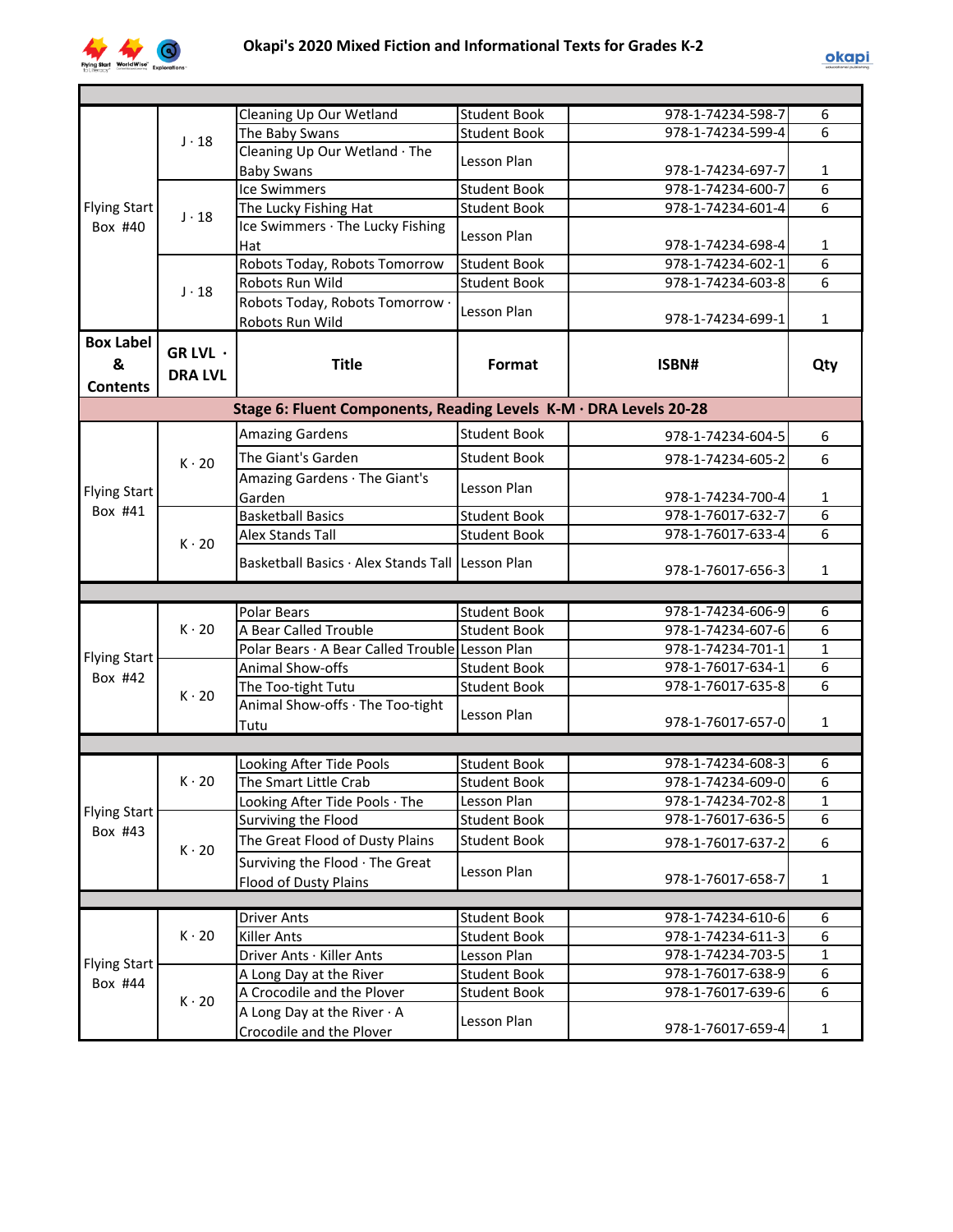

|                     |              | Animals That Store Food              | <b>Student Book</b> | 978-1-74234-612-0 | 6              |
|---------------------|--------------|--------------------------------------|---------------------|-------------------|----------------|
|                     | $L \cdot 24$ | A Tale of Two Squirrels              | <b>Student Book</b> | 978-1-74234-613-7 | 6              |
|                     |              | Animals That Store Food · A Tale     | Lesson Plan         |                   |                |
| <b>Flying Start</b> |              | of Two Squirrels                     |                     | 978-1-74234-704-2 | 1              |
| Box #45             |              | <b>Meerkats at Work</b>              | <b>Student Book</b> | 978-1-76017-640-2 | 6              |
|                     | $L \cdot 24$ | Anwar, the Very Bright Meerkat       | <b>Student Book</b> | 978-1-76017-641-9 | 6              |
|                     |              | Meerkats at Work · Anwar, the        | Lesson Plan         |                   |                |
|                     |              | <b>Very Bright Meerkat</b>           |                     | 978-1-76017-660-0 | 1              |
|                     |              |                                      |                     |                   |                |
|                     |              | I Am an Inventor                     | <b>Student Book</b> | 978-1-74234-614-4 | 6              |
|                     | $L \cdot 24$ | Gabby's Fast Ride                    | <b>Student Book</b> | 978-1-74234-615-1 | $\overline{6}$ |
|                     |              | I Am an Inventor · Gabby's Fast      |                     |                   |                |
| <b>Flying Start</b> |              | Ride                                 | Lesson Plan         | 978-1-74234-705-9 | $\mathbf{1}$   |
| Box #46             |              | Protect the Oceans: Act Locally      | <b>Student Book</b> | 978-1-76017-642-6 | $\overline{6}$ |
|                     |              | The Kingdom of Bloom                 | <b>Student Book</b> | 978-1-76017-643-3 | $\overline{6}$ |
|                     | $L \cdot 24$ | Protect the Oceans: Act Locally ·    |                     |                   |                |
|                     |              | The Kingdom of Bloom                 | Lesson Plan         | 978-1-76017-661-7 | 1              |
|                     |              |                                      |                     |                   |                |
|                     |              | The Right Tools for the Job          | <b>Student Book</b> | 978-1-74234-616-8 | 6              |
|                     |              | Arnold Saves the Day                 | <b>Student Book</b> | 978-1-74234-617-5 | 6              |
|                     | $L \cdot 24$ | The Right Tools for the Job .        |                     |                   |                |
| <b>Flying Start</b> |              | Arnold Saves the Day                 | Lesson Plan         | 978-1-74234-706-6 | 1              |
| Box #47             |              | My Faraway Home                      | <b>Student Book</b> | 978-1-76017-644-0 | 6              |
|                     | $L \cdot 24$ | The Last Lighthouse Keeper           | <b>Student Book</b> | 978-1-76017-645-7 | 6              |
|                     |              | My Faraway Home · The Last           |                     |                   |                |
|                     |              | Lighthouse Keeper                    | Lesson Plan         | 978-1-76017-662-4 | 1              |
|                     |              |                                      |                     |                   |                |
|                     |              | The First Flight                     | <b>Student Book</b> | 978-1-74234-618-2 | 6              |
|                     | $L \cdot 24$ | The Balloon Adventure                | <b>Student Book</b> | 978-1-74234-619-9 | 6              |
|                     |              | The First Flight · The Balloon       |                     |                   |                |
| <b>Flying Start</b> |              | Adventure                            | Lesson Plan         | 978-1-74234-707-3 | $\mathbf{1}$   |
| Box #48             |              | Designed for Speed                   | <b>Student Book</b> | 978-1-76017-646-4 | 6              |
|                     |              | The Sleeping Prince                  | <b>Student Book</b> | 978-1-76017-647-1 | 6              |
|                     | $L \cdot 24$ | Designed for Speed · The Sleeping    |                     |                   |                |
|                     |              | Prince                               | Lesson Plan         | 978-1-76017-663-1 | $\mathbf{1}$   |
|                     |              |                                      |                     |                   |                |
|                     |              | <b>Body Works</b>                    | Student Book        | 978-1-74234-620-5 | 6              |
|                     | $M \cdot 28$ | The Mystery Trip                     | <b>Student Book</b> | 978-1-74234-621-2 | 6              |
|                     |              | Body Works · The Mystery Trip        | Lesson Plan         | 978-1-74234-708-0 | $\mathbf{1}$   |
| <b>Flying Start</b> |              |                                      |                     |                   |                |
| Box #49             |              | Polar Bears and the Arctic Sea Ice   | <b>Student Book</b> | 978-1-76017-648-8 | 6              |
|                     | $M \cdot 28$ | Atka's Ice Adventure                 | <b>Student Book</b> | 978-1-76017-649-5 | 6              |
|                     |              | Polar Bears and the Arctic Sea Ice . | Lesson Plan         | 978-1-76017-664-8 | $\overline{1}$ |
|                     |              |                                      |                     |                   |                |
|                     |              | <b>Built By Hand</b>                 | <b>Student Book</b> | 978-1-74234-622-9 | 6              |
|                     |              | Dr. Zardos and the Mind Stone        | <b>Student Book</b> | 978-1-74234-623-6 | 6              |
|                     | $M \cdot 28$ | Built By Hand · Dr. Zardos and the   |                     |                   |                |
|                     |              | Mind Stone                           | Lesson Plan         | 978-1-74234-709-7 | 1              |
| <b>Flying Start</b> |              | Hummingbirds                         | <b>Student Book</b> | 978-1-76017-650-1 | 6              |
| Box #50             |              | The Kiss of the Hummingbird's        |                     |                   |                |
|                     | $M \cdot 28$ | Wing                                 | <b>Student Book</b> | 978-1-76017-651-8 | 6              |
|                     |              | Hummingbirds · The Kiss of the       |                     |                   |                |
|                     |              |                                      | Lesson Plan         | 978-1-76017-665-5 | 1              |
|                     |              | Hummingbird's Wing                   |                     |                   |                |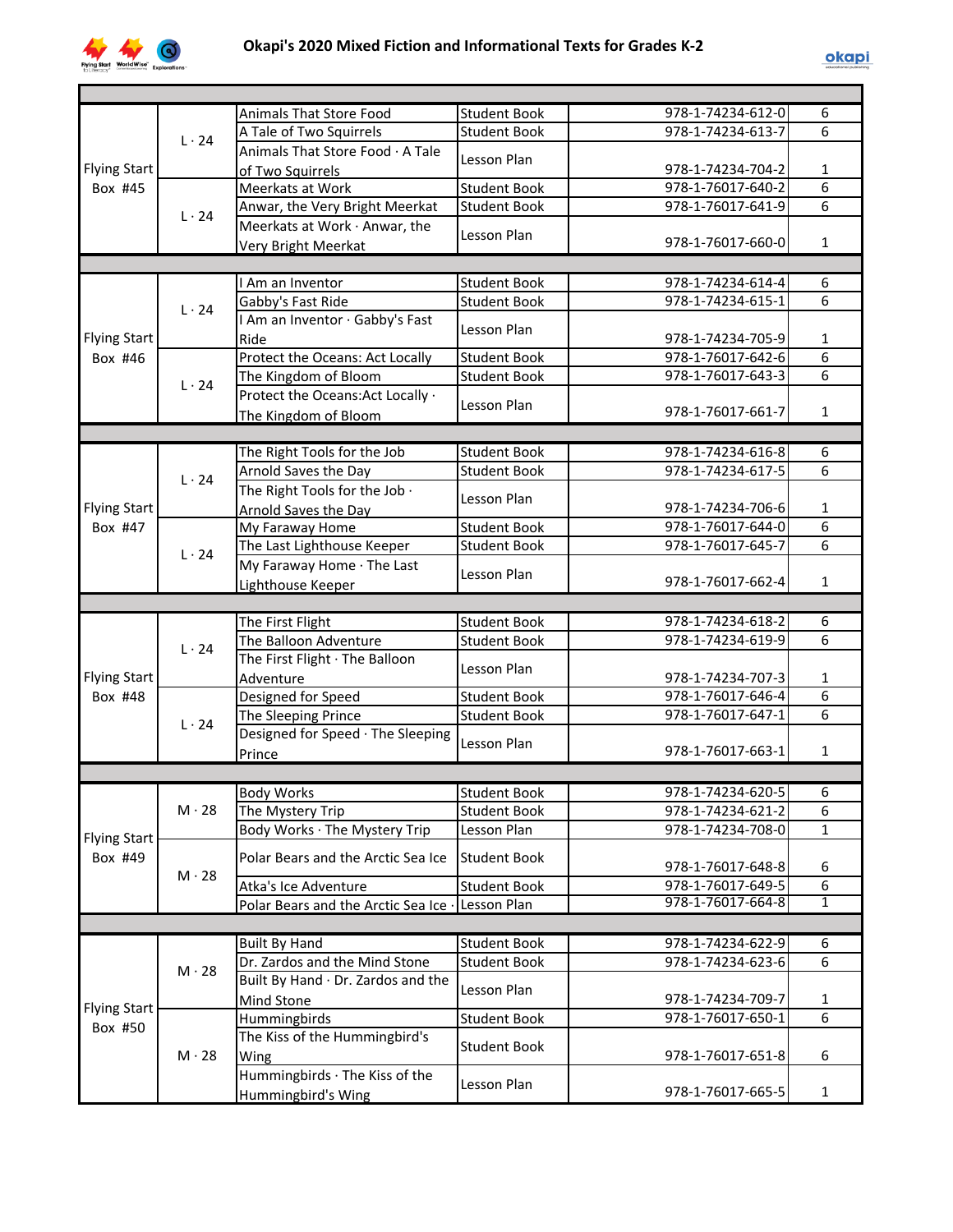

|                                                                                                                                                                                                                                                                                                                    |                   | Living in Space               | <b>Student Book</b> | 978-1-74234-624-3 | 6 |
|--------------------------------------------------------------------------------------------------------------------------------------------------------------------------------------------------------------------------------------------------------------------------------------------------------------------|-------------------|-------------------------------|---------------------|-------------------|---|
|                                                                                                                                                                                                                                                                                                                    | $M \cdot 28$      | Space Camp                    | <b>Student Book</b> | 978-1-74234-625-0 | 6 |
|                                                                                                                                                                                                                                                                                                                    |                   | Living in Space · Space Camp  | Lesson Plan         | 978-1-74234-710-3 |   |
|                                                                                                                                                                                                                                                                                                                    |                   | The Great Railroad Race       | Student Book        | 978-1-76017-652-5 | 6 |
|                                                                                                                                                                                                                                                                                                                    |                   | The Legend of Jimmy Drake     | <b>Student Book</b> | 978-1-76017-653-2 | 6 |
|                                                                                                                                                                                                                                                                                                                    |                   | The Great Railroad Race · The |                     |                   |   |
|                                                                                                                                                                                                                                                                                                                    |                   | Legend of Jimmy Drake         |                     | 978-1-76017-666-2 |   |
|                                                                                                                                                                                                                                                                                                                    |                   |                               |                     |                   |   |
|                                                                                                                                                                                                                                                                                                                    |                   | Marathon Journal              | <b>Student Book</b> | 978-1-74234-626-7 | 6 |
| <b>Flying Start</b><br>Box #51<br>$M \cdot 28$<br>Lesson Plan<br>The Marathon Man<br><b>Student Book</b><br>$M \cdot 28$<br>Marathon Journal · The Marathon<br>Lesson Plan<br><b>Flying Start</b><br>Man<br>Box #52<br><b>Student Book</b><br>Frost<br>$M \cdot 28$<br>The Smallest Smudger<br><b>Student Book</b> | 978-1-74234-627-4 | 6                             |                     |                   |   |
|                                                                                                                                                                                                                                                                                                                    |                   |                               |                     |                   |   |
|                                                                                                                                                                                                                                                                                                                    |                   |                               |                     | 978-1-74234-711-0 | 1 |
|                                                                                                                                                                                                                                                                                                                    |                   |                               |                     | 978-1-76017-654-9 | 6 |
|                                                                                                                                                                                                                                                                                                                    |                   |                               |                     | 978-1-76017-655-6 | 6 |
|                                                                                                                                                                                                                                                                                                                    |                   | Frost · The Smallest Smudger  | Lesson Plan         | 978-1-76017-667-9 |   |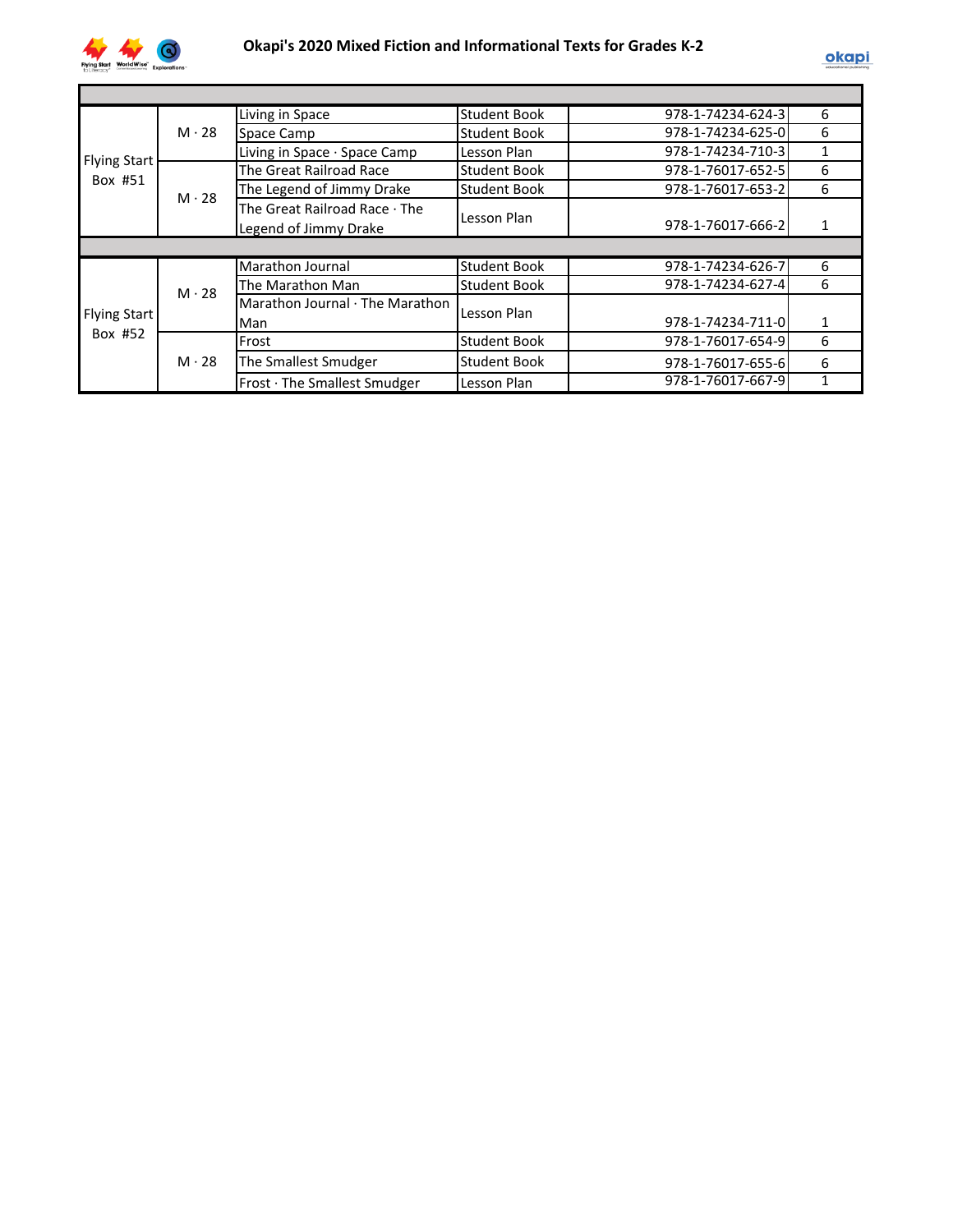

| &<br><b>Title</b><br>Format<br>ISBN#<br>Qty<br><b>DRA LVL</b><br><b>Contents</b><br>Stage 6: Fluent Components, Reading Levels K-M · DRA Levels 20-28<br><b>Student Book</b><br>978-1-76-086764-5<br>6<br>A River's Journey<br>$K \cdot 20$<br>A River's Journey<br>Lesson Plan<br>978-1-76-086800-0<br>$\mathbf{1}$<br>Cracking, Sinking, and Bubbling<br><b>Student Book</b><br>6<br>978-1-76-086765-2<br>Over<br>$K \cdot 20$<br>Cracking, Sinking, and Bubbling<br>Lesson Plan<br>$\mathbf{1}$<br>978-1-76-086801-7<br>Over<br>Heating and Cooling: How Do<br>6<br><b>Student Book</b><br>978-1-76-086761-4<br>Things Change?<br>$K \cdot 20$<br>Heating and Cooling: How Do<br>Lesson Plan<br>$\mathbf{1}$<br>Things Change?<br>978-1-76-086797-3<br>How Do Plants Grow Here?<br>6<br><b>Student Book</b><br>978-1-76-086743-0<br>$K \cdot 20$<br>How Do Plants Grow Here?<br>978-1-76-086779-9<br>$\mathbf{1}$<br>Lesson Plan<br>6<br><b>Killer Plants</b><br>978-1-76-086745-4<br><b>Student Book</b><br>$K \cdot 20$<br><b>Killer Plants</b><br>978-1-76-086781-2<br>$\mathbf{1}$<br>Lesson Plan<br>WorldWise<br>Box #1<br>6<br>978-1-76-086744-7<br><b>Student Book</b><br><b>Making Work Easy</b><br>$K \cdot 20$<br>978-1-76-086780-5<br>$\mathbf{1}$<br>Making Work Easy<br>Lesson Plan<br>6<br>Saving the Oceans<br><b>Student Book</b><br>978-1-76-086747-8<br>$K \cdot 20$<br>978-1-76-086783-6<br>1<br>Saving the Oceans<br>Lesson Plan<br>6<br>Why We Need Rainforests<br><b>Student Book</b><br>978-1-76-086746-1<br>$K \cdot 20$<br>Why We Need Rainforests<br>978-1-76-086782-9<br>$\mathbf{1}$<br>Lesson Plan<br>Eleanor Roosevelt<br>6<br><b>Student Book</b><br>978-1-76-086762-1<br>$K \cdot 20$<br>Eleanor Roosevelt<br>978-1-76-086798-0<br>$\mathbf{1}$<br>Lesson Plan<br>6<br><b>Student Book</b><br>978-1-76-086766-9<br>Let's Vote!<br>$K \cdot 20$<br>Let's Vote!<br>978-1-76-086802-4<br>$\mathbf{1}$<br>Lesson Plan<br>6<br>978-1-76-086767-6<br>Making Our Cities Green<br><b>Student Book</b><br>$K \cdot 20$<br>978-1-76-086803-1<br>$\mathbf{1}$<br>Making Our Cities Green<br>Lesson Plan<br>6<br>We Got Tickets!<br><b>Student Book</b><br>978-1-76-086763-8<br>$K \cdot 20$<br>978-1-76-086799-7<br>$\mathbf{1}$<br>We Got Tickets!<br>Lesson Plan<br><b>Amazing Lifetimes</b><br><b>Student Book</b><br>978-1-76-086749-2<br>6<br>$L \cdot 24$<br><b>Amazing Lifetimes</b><br>$\mathbf{1}$<br>Lesson Plan<br>978-1-76-086785-0<br>6<br>Deserts of the World<br>978-1-76086773-7<br><b>Student Book</b><br>$L \cdot 24$<br>978-1-76-086809-3<br>$\mathbf 1$<br>Deserts of the World<br>Lesson Plan<br>6<br>978-1-76-086751-5<br><b>Monster Machines</b><br><b>Student Book</b><br>$L \cdot 24$<br>$\mathbf{1}$<br><b>Monster Machines</b><br>978-1-76-086787-4<br>Lesson Plan<br>6<br><b>Student Book</b><br>978-1-76-086753-9<br>Robots<br>$L \cdot 24$<br>$\mathbf{1}$<br>Robots<br>Lesson Plan<br>978-1-76-086789-8<br>6<br>Sharing Our Yard<br><b>Student Book</b><br>978-1-76-086772-0<br>$L \cdot 24$<br>$\mathbf{1}$<br>Sharing Our Yard<br>978-1-76-086808-6<br>Lesson Plan<br>6<br>Side by Side<br><b>Student Book</b><br>978-1-76-086750-8<br>$L \cdot 24$<br>978-1-76-086786-7<br>$\mathbf{1}$<br>Side by Side<br>Lesson Plan<br>978-1-76-086748-5<br>6<br>Summer in Antarctica<br><b>Student Book</b><br>WorldWise<br>$L \cdot 24$<br>978-1-76-086784-3<br>$\mathbf{1}$<br>Summer in Antarctica<br>Lesson Plan<br>Box #2<br>6<br>978-1-76-086752-2<br><b>Student Book</b><br>Weather<br>$L \cdot 24$<br>978-1-76-086788-1<br>$\mathbf{1}$<br>Weather<br>Lesson Plan<br>Could You Live Here?<br>6<br><b>Student Book</b><br>978-1-76-086769-0<br>$L \cdot 24$<br>Could You Live Here?<br>978-1-76-086805-5<br>$\mathbf{1}$<br>Lesson Plan<br>Ponchos, Parkas, and Baseball<br>Student Book<br>6<br>978-1-76-086770-6<br>Caps<br>$L \cdot 24$<br>Ponchos, Parkas, and Baseball<br>Lesson Plan<br>$\mathbf{1}$<br>978-1-76-086806-2<br>Caps | <b>Box Label</b> |          |  |  |  |  |  |
|----------------------------------------------------------------------------------------------------------------------------------------------------------------------------------------------------------------------------------------------------------------------------------------------------------------------------------------------------------------------------------------------------------------------------------------------------------------------------------------------------------------------------------------------------------------------------------------------------------------------------------------------------------------------------------------------------------------------------------------------------------------------------------------------------------------------------------------------------------------------------------------------------------------------------------------------------------------------------------------------------------------------------------------------------------------------------------------------------------------------------------------------------------------------------------------------------------------------------------------------------------------------------------------------------------------------------------------------------------------------------------------------------------------------------------------------------------------------------------------------------------------------------------------------------------------------------------------------------------------------------------------------------------------------------------------------------------------------------------------------------------------------------------------------------------------------------------------------------------------------------------------------------------------------------------------------------------------------------------------------------------------------------------------------------------------------------------------------------------------------------------------------------------------------------------------------------------------------------------------------------------------------------------------------------------------------------------------------------------------------------------------------------------------------------------------------------------------------------------------------------------------------------------------------------------------------------------------------------------------------------------------------------------------------------------------------------------------------------------------------------------------------------------------------------------------------------------------------------------------------------------------------------------------------------------------------------------------------------------------------------------------------------------------------------------------------------------------------------------------------------------------------------------------------------------------------------------------------------------------------------------------------------------------------------------------------------------------------------------------------------------------------------------------------------------------------------------------------------------------------------------------------------------------------------------------------------------------------------------------------------------------------------------------------------------------------------------------------------------------------------------------------------------------------------------------------------------------------------------------------------------------------------------------------------------------------------------------------------------------------|------------------|----------|--|--|--|--|--|
|                                                                                                                                                                                                                                                                                                                                                                                                                                                                                                                                                                                                                                                                                                                                                                                                                                                                                                                                                                                                                                                                                                                                                                                                                                                                                                                                                                                                                                                                                                                                                                                                                                                                                                                                                                                                                                                                                                                                                                                                                                                                                                                                                                                                                                                                                                                                                                                                                                                                                                                                                                                                                                                                                                                                                                                                                                                                                                                                                                                                                                                                                                                                                                                                                                                                                                                                                                                                                                                                                                                                                                                                                                                                                                                                                                                                                                                                                                                                                                                              |                  | GR LVL · |  |  |  |  |  |
|                                                                                                                                                                                                                                                                                                                                                                                                                                                                                                                                                                                                                                                                                                                                                                                                                                                                                                                                                                                                                                                                                                                                                                                                                                                                                                                                                                                                                                                                                                                                                                                                                                                                                                                                                                                                                                                                                                                                                                                                                                                                                                                                                                                                                                                                                                                                                                                                                                                                                                                                                                                                                                                                                                                                                                                                                                                                                                                                                                                                                                                                                                                                                                                                                                                                                                                                                                                                                                                                                                                                                                                                                                                                                                                                                                                                                                                                                                                                                                                              |                  |          |  |  |  |  |  |
|                                                                                                                                                                                                                                                                                                                                                                                                                                                                                                                                                                                                                                                                                                                                                                                                                                                                                                                                                                                                                                                                                                                                                                                                                                                                                                                                                                                                                                                                                                                                                                                                                                                                                                                                                                                                                                                                                                                                                                                                                                                                                                                                                                                                                                                                                                                                                                                                                                                                                                                                                                                                                                                                                                                                                                                                                                                                                                                                                                                                                                                                                                                                                                                                                                                                                                                                                                                                                                                                                                                                                                                                                                                                                                                                                                                                                                                                                                                                                                                              |                  |          |  |  |  |  |  |
|                                                                                                                                                                                                                                                                                                                                                                                                                                                                                                                                                                                                                                                                                                                                                                                                                                                                                                                                                                                                                                                                                                                                                                                                                                                                                                                                                                                                                                                                                                                                                                                                                                                                                                                                                                                                                                                                                                                                                                                                                                                                                                                                                                                                                                                                                                                                                                                                                                                                                                                                                                                                                                                                                                                                                                                                                                                                                                                                                                                                                                                                                                                                                                                                                                                                                                                                                                                                                                                                                                                                                                                                                                                                                                                                                                                                                                                                                                                                                                                              |                  |          |  |  |  |  |  |
|                                                                                                                                                                                                                                                                                                                                                                                                                                                                                                                                                                                                                                                                                                                                                                                                                                                                                                                                                                                                                                                                                                                                                                                                                                                                                                                                                                                                                                                                                                                                                                                                                                                                                                                                                                                                                                                                                                                                                                                                                                                                                                                                                                                                                                                                                                                                                                                                                                                                                                                                                                                                                                                                                                                                                                                                                                                                                                                                                                                                                                                                                                                                                                                                                                                                                                                                                                                                                                                                                                                                                                                                                                                                                                                                                                                                                                                                                                                                                                                              |                  |          |  |  |  |  |  |
|                                                                                                                                                                                                                                                                                                                                                                                                                                                                                                                                                                                                                                                                                                                                                                                                                                                                                                                                                                                                                                                                                                                                                                                                                                                                                                                                                                                                                                                                                                                                                                                                                                                                                                                                                                                                                                                                                                                                                                                                                                                                                                                                                                                                                                                                                                                                                                                                                                                                                                                                                                                                                                                                                                                                                                                                                                                                                                                                                                                                                                                                                                                                                                                                                                                                                                                                                                                                                                                                                                                                                                                                                                                                                                                                                                                                                                                                                                                                                                                              |                  |          |  |  |  |  |  |
|                                                                                                                                                                                                                                                                                                                                                                                                                                                                                                                                                                                                                                                                                                                                                                                                                                                                                                                                                                                                                                                                                                                                                                                                                                                                                                                                                                                                                                                                                                                                                                                                                                                                                                                                                                                                                                                                                                                                                                                                                                                                                                                                                                                                                                                                                                                                                                                                                                                                                                                                                                                                                                                                                                                                                                                                                                                                                                                                                                                                                                                                                                                                                                                                                                                                                                                                                                                                                                                                                                                                                                                                                                                                                                                                                                                                                                                                                                                                                                                              |                  |          |  |  |  |  |  |
|                                                                                                                                                                                                                                                                                                                                                                                                                                                                                                                                                                                                                                                                                                                                                                                                                                                                                                                                                                                                                                                                                                                                                                                                                                                                                                                                                                                                                                                                                                                                                                                                                                                                                                                                                                                                                                                                                                                                                                                                                                                                                                                                                                                                                                                                                                                                                                                                                                                                                                                                                                                                                                                                                                                                                                                                                                                                                                                                                                                                                                                                                                                                                                                                                                                                                                                                                                                                                                                                                                                                                                                                                                                                                                                                                                                                                                                                                                                                                                                              |                  |          |  |  |  |  |  |
|                                                                                                                                                                                                                                                                                                                                                                                                                                                                                                                                                                                                                                                                                                                                                                                                                                                                                                                                                                                                                                                                                                                                                                                                                                                                                                                                                                                                                                                                                                                                                                                                                                                                                                                                                                                                                                                                                                                                                                                                                                                                                                                                                                                                                                                                                                                                                                                                                                                                                                                                                                                                                                                                                                                                                                                                                                                                                                                                                                                                                                                                                                                                                                                                                                                                                                                                                                                                                                                                                                                                                                                                                                                                                                                                                                                                                                                                                                                                                                                              |                  |          |  |  |  |  |  |
|                                                                                                                                                                                                                                                                                                                                                                                                                                                                                                                                                                                                                                                                                                                                                                                                                                                                                                                                                                                                                                                                                                                                                                                                                                                                                                                                                                                                                                                                                                                                                                                                                                                                                                                                                                                                                                                                                                                                                                                                                                                                                                                                                                                                                                                                                                                                                                                                                                                                                                                                                                                                                                                                                                                                                                                                                                                                                                                                                                                                                                                                                                                                                                                                                                                                                                                                                                                                                                                                                                                                                                                                                                                                                                                                                                                                                                                                                                                                                                                              |                  |          |  |  |  |  |  |
|                                                                                                                                                                                                                                                                                                                                                                                                                                                                                                                                                                                                                                                                                                                                                                                                                                                                                                                                                                                                                                                                                                                                                                                                                                                                                                                                                                                                                                                                                                                                                                                                                                                                                                                                                                                                                                                                                                                                                                                                                                                                                                                                                                                                                                                                                                                                                                                                                                                                                                                                                                                                                                                                                                                                                                                                                                                                                                                                                                                                                                                                                                                                                                                                                                                                                                                                                                                                                                                                                                                                                                                                                                                                                                                                                                                                                                                                                                                                                                                              |                  |          |  |  |  |  |  |
|                                                                                                                                                                                                                                                                                                                                                                                                                                                                                                                                                                                                                                                                                                                                                                                                                                                                                                                                                                                                                                                                                                                                                                                                                                                                                                                                                                                                                                                                                                                                                                                                                                                                                                                                                                                                                                                                                                                                                                                                                                                                                                                                                                                                                                                                                                                                                                                                                                                                                                                                                                                                                                                                                                                                                                                                                                                                                                                                                                                                                                                                                                                                                                                                                                                                                                                                                                                                                                                                                                                                                                                                                                                                                                                                                                                                                                                                                                                                                                                              |                  |          |  |  |  |  |  |
|                                                                                                                                                                                                                                                                                                                                                                                                                                                                                                                                                                                                                                                                                                                                                                                                                                                                                                                                                                                                                                                                                                                                                                                                                                                                                                                                                                                                                                                                                                                                                                                                                                                                                                                                                                                                                                                                                                                                                                                                                                                                                                                                                                                                                                                                                                                                                                                                                                                                                                                                                                                                                                                                                                                                                                                                                                                                                                                                                                                                                                                                                                                                                                                                                                                                                                                                                                                                                                                                                                                                                                                                                                                                                                                                                                                                                                                                                                                                                                                              |                  |          |  |  |  |  |  |
|                                                                                                                                                                                                                                                                                                                                                                                                                                                                                                                                                                                                                                                                                                                                                                                                                                                                                                                                                                                                                                                                                                                                                                                                                                                                                                                                                                                                                                                                                                                                                                                                                                                                                                                                                                                                                                                                                                                                                                                                                                                                                                                                                                                                                                                                                                                                                                                                                                                                                                                                                                                                                                                                                                                                                                                                                                                                                                                                                                                                                                                                                                                                                                                                                                                                                                                                                                                                                                                                                                                                                                                                                                                                                                                                                                                                                                                                                                                                                                                              |                  |          |  |  |  |  |  |
|                                                                                                                                                                                                                                                                                                                                                                                                                                                                                                                                                                                                                                                                                                                                                                                                                                                                                                                                                                                                                                                                                                                                                                                                                                                                                                                                                                                                                                                                                                                                                                                                                                                                                                                                                                                                                                                                                                                                                                                                                                                                                                                                                                                                                                                                                                                                                                                                                                                                                                                                                                                                                                                                                                                                                                                                                                                                                                                                                                                                                                                                                                                                                                                                                                                                                                                                                                                                                                                                                                                                                                                                                                                                                                                                                                                                                                                                                                                                                                                              |                  |          |  |  |  |  |  |
|                                                                                                                                                                                                                                                                                                                                                                                                                                                                                                                                                                                                                                                                                                                                                                                                                                                                                                                                                                                                                                                                                                                                                                                                                                                                                                                                                                                                                                                                                                                                                                                                                                                                                                                                                                                                                                                                                                                                                                                                                                                                                                                                                                                                                                                                                                                                                                                                                                                                                                                                                                                                                                                                                                                                                                                                                                                                                                                                                                                                                                                                                                                                                                                                                                                                                                                                                                                                                                                                                                                                                                                                                                                                                                                                                                                                                                                                                                                                                                                              |                  |          |  |  |  |  |  |
|                                                                                                                                                                                                                                                                                                                                                                                                                                                                                                                                                                                                                                                                                                                                                                                                                                                                                                                                                                                                                                                                                                                                                                                                                                                                                                                                                                                                                                                                                                                                                                                                                                                                                                                                                                                                                                                                                                                                                                                                                                                                                                                                                                                                                                                                                                                                                                                                                                                                                                                                                                                                                                                                                                                                                                                                                                                                                                                                                                                                                                                                                                                                                                                                                                                                                                                                                                                                                                                                                                                                                                                                                                                                                                                                                                                                                                                                                                                                                                                              |                  |          |  |  |  |  |  |
|                                                                                                                                                                                                                                                                                                                                                                                                                                                                                                                                                                                                                                                                                                                                                                                                                                                                                                                                                                                                                                                                                                                                                                                                                                                                                                                                                                                                                                                                                                                                                                                                                                                                                                                                                                                                                                                                                                                                                                                                                                                                                                                                                                                                                                                                                                                                                                                                                                                                                                                                                                                                                                                                                                                                                                                                                                                                                                                                                                                                                                                                                                                                                                                                                                                                                                                                                                                                                                                                                                                                                                                                                                                                                                                                                                                                                                                                                                                                                                                              |                  |          |  |  |  |  |  |
|                                                                                                                                                                                                                                                                                                                                                                                                                                                                                                                                                                                                                                                                                                                                                                                                                                                                                                                                                                                                                                                                                                                                                                                                                                                                                                                                                                                                                                                                                                                                                                                                                                                                                                                                                                                                                                                                                                                                                                                                                                                                                                                                                                                                                                                                                                                                                                                                                                                                                                                                                                                                                                                                                                                                                                                                                                                                                                                                                                                                                                                                                                                                                                                                                                                                                                                                                                                                                                                                                                                                                                                                                                                                                                                                                                                                                                                                                                                                                                                              |                  |          |  |  |  |  |  |
|                                                                                                                                                                                                                                                                                                                                                                                                                                                                                                                                                                                                                                                                                                                                                                                                                                                                                                                                                                                                                                                                                                                                                                                                                                                                                                                                                                                                                                                                                                                                                                                                                                                                                                                                                                                                                                                                                                                                                                                                                                                                                                                                                                                                                                                                                                                                                                                                                                                                                                                                                                                                                                                                                                                                                                                                                                                                                                                                                                                                                                                                                                                                                                                                                                                                                                                                                                                                                                                                                                                                                                                                                                                                                                                                                                                                                                                                                                                                                                                              |                  |          |  |  |  |  |  |
|                                                                                                                                                                                                                                                                                                                                                                                                                                                                                                                                                                                                                                                                                                                                                                                                                                                                                                                                                                                                                                                                                                                                                                                                                                                                                                                                                                                                                                                                                                                                                                                                                                                                                                                                                                                                                                                                                                                                                                                                                                                                                                                                                                                                                                                                                                                                                                                                                                                                                                                                                                                                                                                                                                                                                                                                                                                                                                                                                                                                                                                                                                                                                                                                                                                                                                                                                                                                                                                                                                                                                                                                                                                                                                                                                                                                                                                                                                                                                                                              |                  |          |  |  |  |  |  |
|                                                                                                                                                                                                                                                                                                                                                                                                                                                                                                                                                                                                                                                                                                                                                                                                                                                                                                                                                                                                                                                                                                                                                                                                                                                                                                                                                                                                                                                                                                                                                                                                                                                                                                                                                                                                                                                                                                                                                                                                                                                                                                                                                                                                                                                                                                                                                                                                                                                                                                                                                                                                                                                                                                                                                                                                                                                                                                                                                                                                                                                                                                                                                                                                                                                                                                                                                                                                                                                                                                                                                                                                                                                                                                                                                                                                                                                                                                                                                                                              |                  |          |  |  |  |  |  |
|                                                                                                                                                                                                                                                                                                                                                                                                                                                                                                                                                                                                                                                                                                                                                                                                                                                                                                                                                                                                                                                                                                                                                                                                                                                                                                                                                                                                                                                                                                                                                                                                                                                                                                                                                                                                                                                                                                                                                                                                                                                                                                                                                                                                                                                                                                                                                                                                                                                                                                                                                                                                                                                                                                                                                                                                                                                                                                                                                                                                                                                                                                                                                                                                                                                                                                                                                                                                                                                                                                                                                                                                                                                                                                                                                                                                                                                                                                                                                                                              |                  |          |  |  |  |  |  |
|                                                                                                                                                                                                                                                                                                                                                                                                                                                                                                                                                                                                                                                                                                                                                                                                                                                                                                                                                                                                                                                                                                                                                                                                                                                                                                                                                                                                                                                                                                                                                                                                                                                                                                                                                                                                                                                                                                                                                                                                                                                                                                                                                                                                                                                                                                                                                                                                                                                                                                                                                                                                                                                                                                                                                                                                                                                                                                                                                                                                                                                                                                                                                                                                                                                                                                                                                                                                                                                                                                                                                                                                                                                                                                                                                                                                                                                                                                                                                                                              |                  |          |  |  |  |  |  |
|                                                                                                                                                                                                                                                                                                                                                                                                                                                                                                                                                                                                                                                                                                                                                                                                                                                                                                                                                                                                                                                                                                                                                                                                                                                                                                                                                                                                                                                                                                                                                                                                                                                                                                                                                                                                                                                                                                                                                                                                                                                                                                                                                                                                                                                                                                                                                                                                                                                                                                                                                                                                                                                                                                                                                                                                                                                                                                                                                                                                                                                                                                                                                                                                                                                                                                                                                                                                                                                                                                                                                                                                                                                                                                                                                                                                                                                                                                                                                                                              |                  |          |  |  |  |  |  |
|                                                                                                                                                                                                                                                                                                                                                                                                                                                                                                                                                                                                                                                                                                                                                                                                                                                                                                                                                                                                                                                                                                                                                                                                                                                                                                                                                                                                                                                                                                                                                                                                                                                                                                                                                                                                                                                                                                                                                                                                                                                                                                                                                                                                                                                                                                                                                                                                                                                                                                                                                                                                                                                                                                                                                                                                                                                                                                                                                                                                                                                                                                                                                                                                                                                                                                                                                                                                                                                                                                                                                                                                                                                                                                                                                                                                                                                                                                                                                                                              |                  |          |  |  |  |  |  |
|                                                                                                                                                                                                                                                                                                                                                                                                                                                                                                                                                                                                                                                                                                                                                                                                                                                                                                                                                                                                                                                                                                                                                                                                                                                                                                                                                                                                                                                                                                                                                                                                                                                                                                                                                                                                                                                                                                                                                                                                                                                                                                                                                                                                                                                                                                                                                                                                                                                                                                                                                                                                                                                                                                                                                                                                                                                                                                                                                                                                                                                                                                                                                                                                                                                                                                                                                                                                                                                                                                                                                                                                                                                                                                                                                                                                                                                                                                                                                                                              |                  |          |  |  |  |  |  |
|                                                                                                                                                                                                                                                                                                                                                                                                                                                                                                                                                                                                                                                                                                                                                                                                                                                                                                                                                                                                                                                                                                                                                                                                                                                                                                                                                                                                                                                                                                                                                                                                                                                                                                                                                                                                                                                                                                                                                                                                                                                                                                                                                                                                                                                                                                                                                                                                                                                                                                                                                                                                                                                                                                                                                                                                                                                                                                                                                                                                                                                                                                                                                                                                                                                                                                                                                                                                                                                                                                                                                                                                                                                                                                                                                                                                                                                                                                                                                                                              |                  |          |  |  |  |  |  |
|                                                                                                                                                                                                                                                                                                                                                                                                                                                                                                                                                                                                                                                                                                                                                                                                                                                                                                                                                                                                                                                                                                                                                                                                                                                                                                                                                                                                                                                                                                                                                                                                                                                                                                                                                                                                                                                                                                                                                                                                                                                                                                                                                                                                                                                                                                                                                                                                                                                                                                                                                                                                                                                                                                                                                                                                                                                                                                                                                                                                                                                                                                                                                                                                                                                                                                                                                                                                                                                                                                                                                                                                                                                                                                                                                                                                                                                                                                                                                                                              |                  |          |  |  |  |  |  |
|                                                                                                                                                                                                                                                                                                                                                                                                                                                                                                                                                                                                                                                                                                                                                                                                                                                                                                                                                                                                                                                                                                                                                                                                                                                                                                                                                                                                                                                                                                                                                                                                                                                                                                                                                                                                                                                                                                                                                                                                                                                                                                                                                                                                                                                                                                                                                                                                                                                                                                                                                                                                                                                                                                                                                                                                                                                                                                                                                                                                                                                                                                                                                                                                                                                                                                                                                                                                                                                                                                                                                                                                                                                                                                                                                                                                                                                                                                                                                                                              |                  |          |  |  |  |  |  |
|                                                                                                                                                                                                                                                                                                                                                                                                                                                                                                                                                                                                                                                                                                                                                                                                                                                                                                                                                                                                                                                                                                                                                                                                                                                                                                                                                                                                                                                                                                                                                                                                                                                                                                                                                                                                                                                                                                                                                                                                                                                                                                                                                                                                                                                                                                                                                                                                                                                                                                                                                                                                                                                                                                                                                                                                                                                                                                                                                                                                                                                                                                                                                                                                                                                                                                                                                                                                                                                                                                                                                                                                                                                                                                                                                                                                                                                                                                                                                                                              |                  |          |  |  |  |  |  |
|                                                                                                                                                                                                                                                                                                                                                                                                                                                                                                                                                                                                                                                                                                                                                                                                                                                                                                                                                                                                                                                                                                                                                                                                                                                                                                                                                                                                                                                                                                                                                                                                                                                                                                                                                                                                                                                                                                                                                                                                                                                                                                                                                                                                                                                                                                                                                                                                                                                                                                                                                                                                                                                                                                                                                                                                                                                                                                                                                                                                                                                                                                                                                                                                                                                                                                                                                                                                                                                                                                                                                                                                                                                                                                                                                                                                                                                                                                                                                                                              |                  |          |  |  |  |  |  |
|                                                                                                                                                                                                                                                                                                                                                                                                                                                                                                                                                                                                                                                                                                                                                                                                                                                                                                                                                                                                                                                                                                                                                                                                                                                                                                                                                                                                                                                                                                                                                                                                                                                                                                                                                                                                                                                                                                                                                                                                                                                                                                                                                                                                                                                                                                                                                                                                                                                                                                                                                                                                                                                                                                                                                                                                                                                                                                                                                                                                                                                                                                                                                                                                                                                                                                                                                                                                                                                                                                                                                                                                                                                                                                                                                                                                                                                                                                                                                                                              |                  |          |  |  |  |  |  |
|                                                                                                                                                                                                                                                                                                                                                                                                                                                                                                                                                                                                                                                                                                                                                                                                                                                                                                                                                                                                                                                                                                                                                                                                                                                                                                                                                                                                                                                                                                                                                                                                                                                                                                                                                                                                                                                                                                                                                                                                                                                                                                                                                                                                                                                                                                                                                                                                                                                                                                                                                                                                                                                                                                                                                                                                                                                                                                                                                                                                                                                                                                                                                                                                                                                                                                                                                                                                                                                                                                                                                                                                                                                                                                                                                                                                                                                                                                                                                                                              |                  |          |  |  |  |  |  |
|                                                                                                                                                                                                                                                                                                                                                                                                                                                                                                                                                                                                                                                                                                                                                                                                                                                                                                                                                                                                                                                                                                                                                                                                                                                                                                                                                                                                                                                                                                                                                                                                                                                                                                                                                                                                                                                                                                                                                                                                                                                                                                                                                                                                                                                                                                                                                                                                                                                                                                                                                                                                                                                                                                                                                                                                                                                                                                                                                                                                                                                                                                                                                                                                                                                                                                                                                                                                                                                                                                                                                                                                                                                                                                                                                                                                                                                                                                                                                                                              |                  |          |  |  |  |  |  |
|                                                                                                                                                                                                                                                                                                                                                                                                                                                                                                                                                                                                                                                                                                                                                                                                                                                                                                                                                                                                                                                                                                                                                                                                                                                                                                                                                                                                                                                                                                                                                                                                                                                                                                                                                                                                                                                                                                                                                                                                                                                                                                                                                                                                                                                                                                                                                                                                                                                                                                                                                                                                                                                                                                                                                                                                                                                                                                                                                                                                                                                                                                                                                                                                                                                                                                                                                                                                                                                                                                                                                                                                                                                                                                                                                                                                                                                                                                                                                                                              |                  |          |  |  |  |  |  |
|                                                                                                                                                                                                                                                                                                                                                                                                                                                                                                                                                                                                                                                                                                                                                                                                                                                                                                                                                                                                                                                                                                                                                                                                                                                                                                                                                                                                                                                                                                                                                                                                                                                                                                                                                                                                                                                                                                                                                                                                                                                                                                                                                                                                                                                                                                                                                                                                                                                                                                                                                                                                                                                                                                                                                                                                                                                                                                                                                                                                                                                                                                                                                                                                                                                                                                                                                                                                                                                                                                                                                                                                                                                                                                                                                                                                                                                                                                                                                                                              |                  |          |  |  |  |  |  |
|                                                                                                                                                                                                                                                                                                                                                                                                                                                                                                                                                                                                                                                                                                                                                                                                                                                                                                                                                                                                                                                                                                                                                                                                                                                                                                                                                                                                                                                                                                                                                                                                                                                                                                                                                                                                                                                                                                                                                                                                                                                                                                                                                                                                                                                                                                                                                                                                                                                                                                                                                                                                                                                                                                                                                                                                                                                                                                                                                                                                                                                                                                                                                                                                                                                                                                                                                                                                                                                                                                                                                                                                                                                                                                                                                                                                                                                                                                                                                                                              |                  |          |  |  |  |  |  |
|                                                                                                                                                                                                                                                                                                                                                                                                                                                                                                                                                                                                                                                                                                                                                                                                                                                                                                                                                                                                                                                                                                                                                                                                                                                                                                                                                                                                                                                                                                                                                                                                                                                                                                                                                                                                                                                                                                                                                                                                                                                                                                                                                                                                                                                                                                                                                                                                                                                                                                                                                                                                                                                                                                                                                                                                                                                                                                                                                                                                                                                                                                                                                                                                                                                                                                                                                                                                                                                                                                                                                                                                                                                                                                                                                                                                                                                                                                                                                                                              |                  |          |  |  |  |  |  |
|                                                                                                                                                                                                                                                                                                                                                                                                                                                                                                                                                                                                                                                                                                                                                                                                                                                                                                                                                                                                                                                                                                                                                                                                                                                                                                                                                                                                                                                                                                                                                                                                                                                                                                                                                                                                                                                                                                                                                                                                                                                                                                                                                                                                                                                                                                                                                                                                                                                                                                                                                                                                                                                                                                                                                                                                                                                                                                                                                                                                                                                                                                                                                                                                                                                                                                                                                                                                                                                                                                                                                                                                                                                                                                                                                                                                                                                                                                                                                                                              |                  |          |  |  |  |  |  |
|                                                                                                                                                                                                                                                                                                                                                                                                                                                                                                                                                                                                                                                                                                                                                                                                                                                                                                                                                                                                                                                                                                                                                                                                                                                                                                                                                                                                                                                                                                                                                                                                                                                                                                                                                                                                                                                                                                                                                                                                                                                                                                                                                                                                                                                                                                                                                                                                                                                                                                                                                                                                                                                                                                                                                                                                                                                                                                                                                                                                                                                                                                                                                                                                                                                                                                                                                                                                                                                                                                                                                                                                                                                                                                                                                                                                                                                                                                                                                                                              |                  |          |  |  |  |  |  |
|                                                                                                                                                                                                                                                                                                                                                                                                                                                                                                                                                                                                                                                                                                                                                                                                                                                                                                                                                                                                                                                                                                                                                                                                                                                                                                                                                                                                                                                                                                                                                                                                                                                                                                                                                                                                                                                                                                                                                                                                                                                                                                                                                                                                                                                                                                                                                                                                                                                                                                                                                                                                                                                                                                                                                                                                                                                                                                                                                                                                                                                                                                                                                                                                                                                                                                                                                                                                                                                                                                                                                                                                                                                                                                                                                                                                                                                                                                                                                                                              |                  |          |  |  |  |  |  |
|                                                                                                                                                                                                                                                                                                                                                                                                                                                                                                                                                                                                                                                                                                                                                                                                                                                                                                                                                                                                                                                                                                                                                                                                                                                                                                                                                                                                                                                                                                                                                                                                                                                                                                                                                                                                                                                                                                                                                                                                                                                                                                                                                                                                                                                                                                                                                                                                                                                                                                                                                                                                                                                                                                                                                                                                                                                                                                                                                                                                                                                                                                                                                                                                                                                                                                                                                                                                                                                                                                                                                                                                                                                                                                                                                                                                                                                                                                                                                                                              |                  |          |  |  |  |  |  |
|                                                                                                                                                                                                                                                                                                                                                                                                                                                                                                                                                                                                                                                                                                                                                                                                                                                                                                                                                                                                                                                                                                                                                                                                                                                                                                                                                                                                                                                                                                                                                                                                                                                                                                                                                                                                                                                                                                                                                                                                                                                                                                                                                                                                                                                                                                                                                                                                                                                                                                                                                                                                                                                                                                                                                                                                                                                                                                                                                                                                                                                                                                                                                                                                                                                                                                                                                                                                                                                                                                                                                                                                                                                                                                                                                                                                                                                                                                                                                                                              |                  |          |  |  |  |  |  |
|                                                                                                                                                                                                                                                                                                                                                                                                                                                                                                                                                                                                                                                                                                                                                                                                                                                                                                                                                                                                                                                                                                                                                                                                                                                                                                                                                                                                                                                                                                                                                                                                                                                                                                                                                                                                                                                                                                                                                                                                                                                                                                                                                                                                                                                                                                                                                                                                                                                                                                                                                                                                                                                                                                                                                                                                                                                                                                                                                                                                                                                                                                                                                                                                                                                                                                                                                                                                                                                                                                                                                                                                                                                                                                                                                                                                                                                                                                                                                                                              |                  |          |  |  |  |  |  |
|                                                                                                                                                                                                                                                                                                                                                                                                                                                                                                                                                                                                                                                                                                                                                                                                                                                                                                                                                                                                                                                                                                                                                                                                                                                                                                                                                                                                                                                                                                                                                                                                                                                                                                                                                                                                                                                                                                                                                                                                                                                                                                                                                                                                                                                                                                                                                                                                                                                                                                                                                                                                                                                                                                                                                                                                                                                                                                                                                                                                                                                                                                                                                                                                                                                                                                                                                                                                                                                                                                                                                                                                                                                                                                                                                                                                                                                                                                                                                                                              |                  |          |  |  |  |  |  |
|                                                                                                                                                                                                                                                                                                                                                                                                                                                                                                                                                                                                                                                                                                                                                                                                                                                                                                                                                                                                                                                                                                                                                                                                                                                                                                                                                                                                                                                                                                                                                                                                                                                                                                                                                                                                                                                                                                                                                                                                                                                                                                                                                                                                                                                                                                                                                                                                                                                                                                                                                                                                                                                                                                                                                                                                                                                                                                                                                                                                                                                                                                                                                                                                                                                                                                                                                                                                                                                                                                                                                                                                                                                                                                                                                                                                                                                                                                                                                                                              |                  |          |  |  |  |  |  |
|                                                                                                                                                                                                                                                                                                                                                                                                                                                                                                                                                                                                                                                                                                                                                                                                                                                                                                                                                                                                                                                                                                                                                                                                                                                                                                                                                                                                                                                                                                                                                                                                                                                                                                                                                                                                                                                                                                                                                                                                                                                                                                                                                                                                                                                                                                                                                                                                                                                                                                                                                                                                                                                                                                                                                                                                                                                                                                                                                                                                                                                                                                                                                                                                                                                                                                                                                                                                                                                                                                                                                                                                                                                                                                                                                                                                                                                                                                                                                                                              |                  |          |  |  |  |  |  |
|                                                                                                                                                                                                                                                                                                                                                                                                                                                                                                                                                                                                                                                                                                                                                                                                                                                                                                                                                                                                                                                                                                                                                                                                                                                                                                                                                                                                                                                                                                                                                                                                                                                                                                                                                                                                                                                                                                                                                                                                                                                                                                                                                                                                                                                                                                                                                                                                                                                                                                                                                                                                                                                                                                                                                                                                                                                                                                                                                                                                                                                                                                                                                                                                                                                                                                                                                                                                                                                                                                                                                                                                                                                                                                                                                                                                                                                                                                                                                                                              |                  |          |  |  |  |  |  |
|                                                                                                                                                                                                                                                                                                                                                                                                                                                                                                                                                                                                                                                                                                                                                                                                                                                                                                                                                                                                                                                                                                                                                                                                                                                                                                                                                                                                                                                                                                                                                                                                                                                                                                                                                                                                                                                                                                                                                                                                                                                                                                                                                                                                                                                                                                                                                                                                                                                                                                                                                                                                                                                                                                                                                                                                                                                                                                                                                                                                                                                                                                                                                                                                                                                                                                                                                                                                                                                                                                                                                                                                                                                                                                                                                                                                                                                                                                                                                                                              |                  |          |  |  |  |  |  |
|                                                                                                                                                                                                                                                                                                                                                                                                                                                                                                                                                                                                                                                                                                                                                                                                                                                                                                                                                                                                                                                                                                                                                                                                                                                                                                                                                                                                                                                                                                                                                                                                                                                                                                                                                                                                                                                                                                                                                                                                                                                                                                                                                                                                                                                                                                                                                                                                                                                                                                                                                                                                                                                                                                                                                                                                                                                                                                                                                                                                                                                                                                                                                                                                                                                                                                                                                                                                                                                                                                                                                                                                                                                                                                                                                                                                                                                                                                                                                                                              |                  |          |  |  |  |  |  |
|                                                                                                                                                                                                                                                                                                                                                                                                                                                                                                                                                                                                                                                                                                                                                                                                                                                                                                                                                                                                                                                                                                                                                                                                                                                                                                                                                                                                                                                                                                                                                                                                                                                                                                                                                                                                                                                                                                                                                                                                                                                                                                                                                                                                                                                                                                                                                                                                                                                                                                                                                                                                                                                                                                                                                                                                                                                                                                                                                                                                                                                                                                                                                                                                                                                                                                                                                                                                                                                                                                                                                                                                                                                                                                                                                                                                                                                                                                                                                                                              |                  |          |  |  |  |  |  |
|                                                                                                                                                                                                                                                                                                                                                                                                                                                                                                                                                                                                                                                                                                                                                                                                                                                                                                                                                                                                                                                                                                                                                                                                                                                                                                                                                                                                                                                                                                                                                                                                                                                                                                                                                                                                                                                                                                                                                                                                                                                                                                                                                                                                                                                                                                                                                                                                                                                                                                                                                                                                                                                                                                                                                                                                                                                                                                                                                                                                                                                                                                                                                                                                                                                                                                                                                                                                                                                                                                                                                                                                                                                                                                                                                                                                                                                                                                                                                                                              |                  |          |  |  |  |  |  |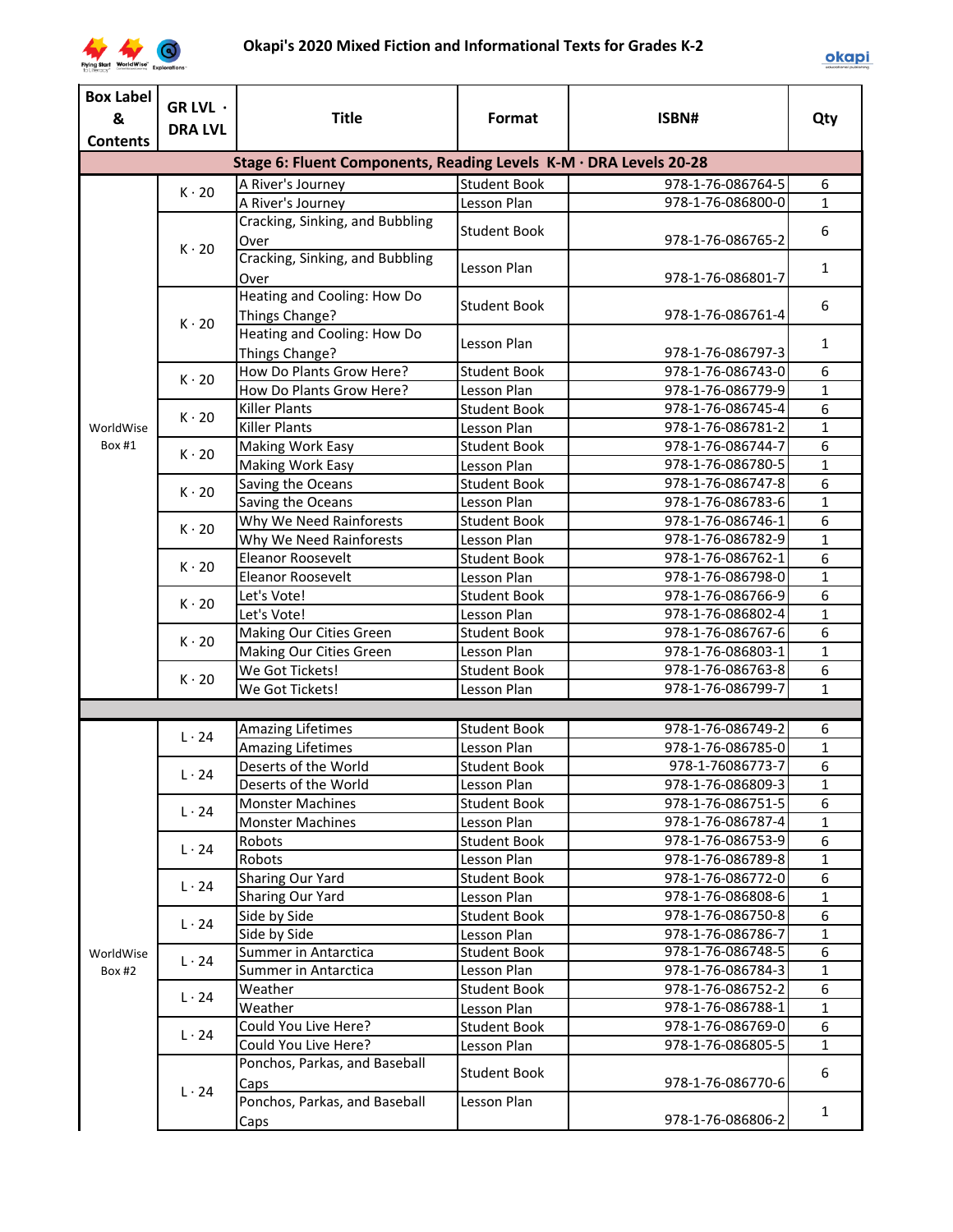

|           | $L \cdot 24$ | Reach for the Sky                 | <b>Student Book</b> | 978-1-76-086771-3 | 6              |
|-----------|--------------|-----------------------------------|---------------------|-------------------|----------------|
|           |              | Reach for the Sky                 | Lesson Plan         | 978-1-760-86807-9 | $\mathbf{1}$   |
|           |              | Skyscrapers and Elevators         | <b>Student Book</b> | 978-1-76-086768-3 | 6              |
|           | $L \cdot 24$ | Skyscrapers and Elevators         | Lesson Plan         | 978-1-76-086804-8 | $\mathbf{1}$   |
|           |              |                                   |                     |                   |                |
|           |              | Animals of the African Grasslands | <b>Student Book</b> | 978-1-76-086754-6 | 6              |
|           | $M \cdot 28$ | Animals of the African Grasslands | Lesson Plan         | 978-1-76-086790-4 | $\mathbf{1}$   |
|           | $M \cdot 28$ | <b>Bridges</b>                    | <b>Student Book</b> | 978-1-76-086756-0 | 6              |
|           |              | <b>Bridges</b>                    | Lesson Plan         | 978-1-76-086792-8 | $\mathbf{1}$   |
|           | $M \cdot 28$ | Champions of the Animal World     | <b>Student Book</b> | 978-1-76-086759-1 | 6              |
|           |              | Champions of the Animal World     | Lesson Plan         | 978-1-76-086795-9 | 1              |
|           | $M \cdot 28$ | Disappearing Ice                  | <b>Student Book</b> | 978-1-76-086774-4 | 6              |
|           |              | Disappearing Ice                  | Lesson Plan         | 978-1-76-086810-9 | $\mathbf{1}$   |
|           | $M \cdot 28$ | <b>Majestic Mountains</b>         | <b>Student Book</b> | 978-1-76-086778-2 | 6              |
|           |              | <b>Majestic Mountains</b>         | Lesson Plan         | 978-1-76-086814-7 | $\mathbf{1}$   |
| WorldWise | $M \cdot 28$ | Silkworms                         | <b>Student Book</b> | 978-1-76-086760-7 | 6              |
| Box #3    |              | Silkworms                         | Lesson Plan         | 978-1-76-086796-6 | $\mathbf{1}$   |
|           | $M \cdot 28$ | The Changing Shape of the Land    | <b>Student Book</b> | 978-1-76-086775-1 | 6              |
|           |              | The Changing Shape of the Land    | Lesson Plan         | 978-1-76-086811-6 | $\mathbf{1}$   |
|           | $M \cdot 28$ | What Is It?                       | <b>Student Book</b> | 978-1-76-086757-7 | 6              |
|           |              | What Is It?                       | Lesson Plan         | 978-1-76-086793-5 | $\mathbf{1}$   |
|           | $M \cdot 28$ | A City Grows                      | <b>Student Book</b> | 978-1-76-086777-5 | $\overline{6}$ |
|           |              | A City Grows                      | Lesson Plan         | 978-1-76-086813-0 | $\mathbf{1}$   |
|           | $M \cdot 28$ | By Land, Sea, and Air             | <b>Student Book</b> | 978-1-76-086755-3 | 6              |
|           |              | By Land, Sea, and Air             | Lesson Plan         | 978-1-76-086791-1 | $\mathbf{1}$   |
|           | $M \cdot 28$ | The Port                          | <b>Student Book</b> | 978-1-76-086758-4 | 6              |
|           |              | The Port                          | Lesson Plan         | 978-1-76-086794-2 | $\mathbf{1}$   |
|           | $M \cdot 28$ | <b>When Disaster Strikes</b>      | <b>Student Book</b> | 978-1-76-086776-8 | 6              |
|           |              | <b>When Disaster Strikes</b>      | Lesson Plan         | 978-1-76-086812-3 | $\mathbf{1}$   |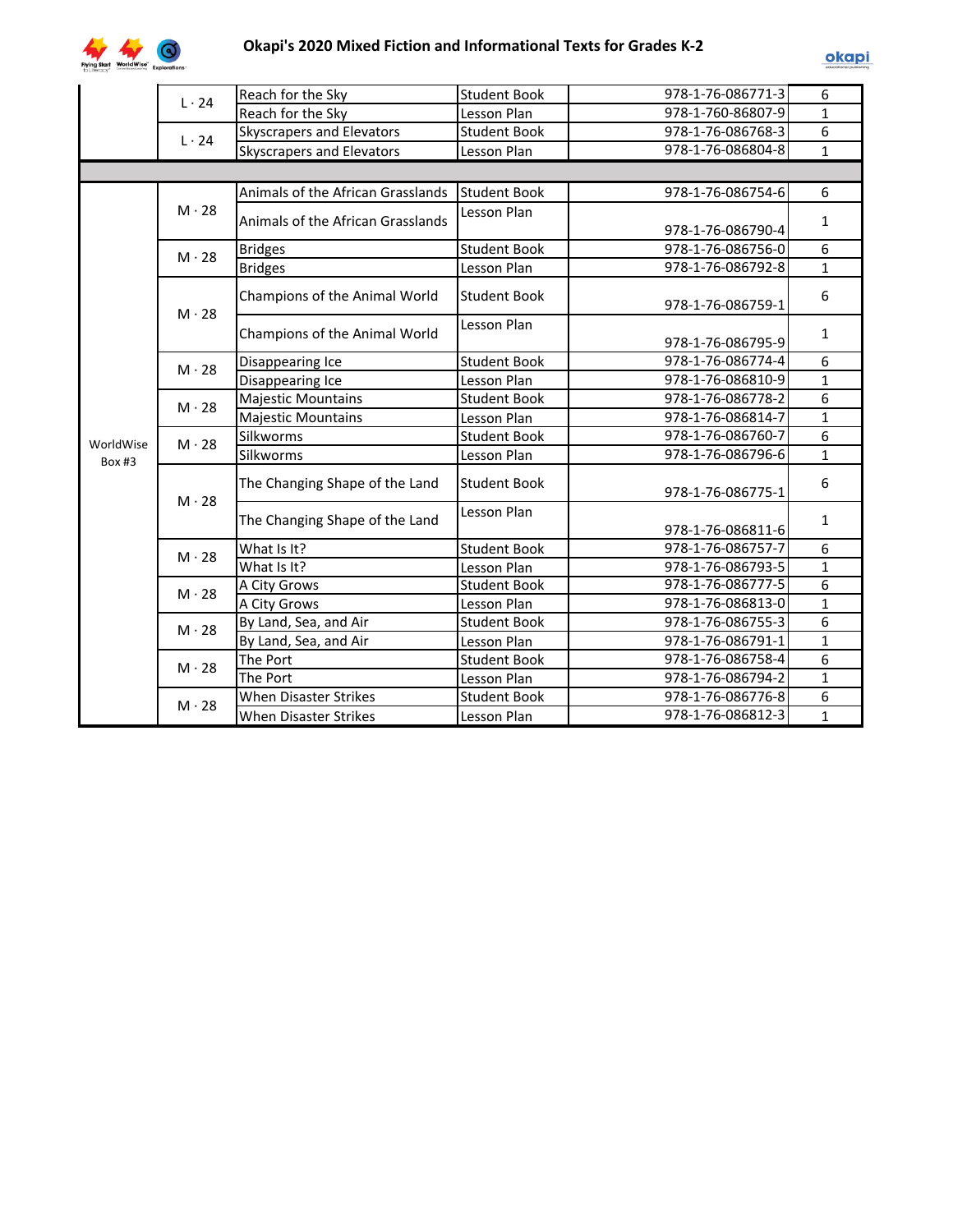

| Stage 1: Emergent Components, Reading Levels A-B · DRA Levels 1-2<br><b>Flowers</b><br><b>Student Book</b><br>978-1-76-038267-4<br>6<br>6<br>978-1-76-038268-1<br><b>Student Book</b><br>My Toys<br>Explorations<br>$A \cdot 1$<br>6<br>978-1-76-038269-8<br>Box #1<br>Playing Outside<br><b>Student Book</b><br>$\overline{6}$<br><b>Stripes</b><br>978-1-76-038270-4<br><b>Student Book</b><br>6<br>978-1-76-038271-1<br>At the Aquarium<br><b>Student Book</b><br>6<br>978-1-76-038272-8<br>In My Family<br><b>Student Book</b><br>Explorations<br>$B \cdot 2$<br>$\overline{6}$<br>Soft and Hard<br><b>Box #2</b><br>978-1-76-038273-5<br><b>Student Book</b><br>6<br>We Go Shopping<br>978-1-76-038274-2<br><b>Student Book</b><br><b>Big Brother</b><br><b>Student Book</b><br>978-1-76-038275-9<br>6<br>6<br><b>Student Book</b><br>978-1-76-038276-6<br>Leaves<br>Explorations<br>$C \cdot 3$<br>6<br><b>Water Moves</b><br><b>Student Book</b><br>978-1-76-038277-3<br><b>Box #3</b><br>6<br>Tails<br>978-1-76-038278-0<br><b>Student Book</b><br>6<br><b>Favorite Places</b><br><b>Student Book</b><br>978-1-76-038279-7<br>6<br><b>Student Book</b><br>978-1-76-038280-3<br>Pets<br>Explorations<br>$C \cdot 4$<br>6<br><b>Using Rocks</b><br><b>Box #4</b><br><b>Student Book</b><br>978-1-76-038281-0<br>$\overline{6}$<br>When I Was Sick<br>978-1-76-038282-7<br><b>Student Book</b><br>Hurry Up!<br>6<br><b>Student Book</b><br>978-1-76-038283-4<br>6<br>Ice and Snow<br><b>Student Book</b><br>978-1-76-038284-1<br>Explorations<br>$D \cdot 5$<br>6<br><b>Box #5</b><br><b>Student Book</b><br>One Step, Two Steps<br>978-1-76-038285-8<br>$\overline{6}$<br>Our Favorite Food<br>978-1-76-038286-5<br><b>Student Book</b><br><b>Box Label</b><br>GR LVL $\cdot$<br><b>Title</b><br>&<br>Format<br>ISBN#<br>Qty<br><b>DRA LVL</b><br><b>Contents</b><br>Stage 3: Early Components, Reading Levels E-F · DRA Levels 8-10<br>Dangerous Plants<br><b>Student Book</b><br>978-1-76-038287-2<br>6<br>6<br>Dog School<br><b>Student Book</b><br>978-1-76-038288-9<br>Explorations<br>$D \cdot 6$<br>978-1-76-038289-6<br>Rough and Smooth<br><b>Student Book</b><br>Box #6<br>6<br>6<br>Stay Away!<br><b>Student Book</b><br>978-1-76-038290-2<br>6<br><b>Student Book</b><br>978-1-76-038291-9<br>On the Playground<br>6<br>Our Market<br><b>Student Book</b><br>978-1-76-038292-6<br>Explorations<br>$E \cdot 7$<br><b>Box #7</b><br>6<br>Seeds on the Move<br><b>Student Book</b><br>978-1-76-038293-3<br>6<br>978-1-76-038294-0<br>Wings<br><b>Student Book</b><br>After School<br>978-1-76-038295-7<br>6<br><b>Student Book</b><br><b>Student Book</b><br>Explorations<br>Food for Animals<br>978-1-76-038296-4<br>6<br>$E \cdot 8$<br>Box #8<br>6<br>Wheels<br>978-1-76-038297-1<br><b>Student Book</b><br>$\overline{6}$<br>After the Storm<br>978-1-76-038298-8<br><b>Student Book</b><br>A Present for Our Teacher<br>978-1-76-038299-5<br><b>Student Book</b><br>6<br>6<br><b>Student Book</b><br>978-1-76-038300-8<br>A Storm Is Coming<br>Explorations<br>$F \cdot 9$<br>6<br>Box #9<br><b>Student Book</b><br>978-1-76-038301-5<br>Eyes<br>Kitchen Garden<br>6<br>978-1-76-038302-2<br><b>Student Book</b> | <b>Box Label</b><br>&<br><b>Contents</b> | GR LVL ·<br><b>DRA LVL</b> | <b>Title</b> | Format | ISBN# | Qty |  |  |
|--------------------------------------------------------------------------------------------------------------------------------------------------------------------------------------------------------------------------------------------------------------------------------------------------------------------------------------------------------------------------------------------------------------------------------------------------------------------------------------------------------------------------------------------------------------------------------------------------------------------------------------------------------------------------------------------------------------------------------------------------------------------------------------------------------------------------------------------------------------------------------------------------------------------------------------------------------------------------------------------------------------------------------------------------------------------------------------------------------------------------------------------------------------------------------------------------------------------------------------------------------------------------------------------------------------------------------------------------------------------------------------------------------------------------------------------------------------------------------------------------------------------------------------------------------------------------------------------------------------------------------------------------------------------------------------------------------------------------------------------------------------------------------------------------------------------------------------------------------------------------------------------------------------------------------------------------------------------------------------------------------------------------------------------------------------------------------------------------------------------------------------------------------------------------------------------------------------------------------------------------------------------------------------------------------------------------------------------------------------------------------------------------------------------------------------------------------------------------------------------------------------------------------------------------------------------------------------------------------------------------------------------------------------------------------------------------------------------------------------------------------------------------------------------------------------------------------------------------------------------------------------------------------------------------------------------------------------------------------------------------------------------------------------------------------------------------------------------------------------------------------------------------------------------------------------------------------------------------------------|------------------------------------------|----------------------------|--------------|--------|-------|-----|--|--|
|                                                                                                                                                                                                                                                                                                                                                                                                                                                                                                                                                                                                                                                                                                                                                                                                                                                                                                                                                                                                                                                                                                                                                                                                                                                                                                                                                                                                                                                                                                                                                                                                                                                                                                                                                                                                                                                                                                                                                                                                                                                                                                                                                                                                                                                                                                                                                                                                                                                                                                                                                                                                                                                                                                                                                                                                                                                                                                                                                                                                                                                                                                                                                                                                                                      |                                          |                            |              |        |       |     |  |  |
|                                                                                                                                                                                                                                                                                                                                                                                                                                                                                                                                                                                                                                                                                                                                                                                                                                                                                                                                                                                                                                                                                                                                                                                                                                                                                                                                                                                                                                                                                                                                                                                                                                                                                                                                                                                                                                                                                                                                                                                                                                                                                                                                                                                                                                                                                                                                                                                                                                                                                                                                                                                                                                                                                                                                                                                                                                                                                                                                                                                                                                                                                                                                                                                                                                      |                                          |                            |              |        |       |     |  |  |
|                                                                                                                                                                                                                                                                                                                                                                                                                                                                                                                                                                                                                                                                                                                                                                                                                                                                                                                                                                                                                                                                                                                                                                                                                                                                                                                                                                                                                                                                                                                                                                                                                                                                                                                                                                                                                                                                                                                                                                                                                                                                                                                                                                                                                                                                                                                                                                                                                                                                                                                                                                                                                                                                                                                                                                                                                                                                                                                                                                                                                                                                                                                                                                                                                                      |                                          |                            |              |        |       |     |  |  |
|                                                                                                                                                                                                                                                                                                                                                                                                                                                                                                                                                                                                                                                                                                                                                                                                                                                                                                                                                                                                                                                                                                                                                                                                                                                                                                                                                                                                                                                                                                                                                                                                                                                                                                                                                                                                                                                                                                                                                                                                                                                                                                                                                                                                                                                                                                                                                                                                                                                                                                                                                                                                                                                                                                                                                                                                                                                                                                                                                                                                                                                                                                                                                                                                                                      |                                          |                            |              |        |       |     |  |  |
|                                                                                                                                                                                                                                                                                                                                                                                                                                                                                                                                                                                                                                                                                                                                                                                                                                                                                                                                                                                                                                                                                                                                                                                                                                                                                                                                                                                                                                                                                                                                                                                                                                                                                                                                                                                                                                                                                                                                                                                                                                                                                                                                                                                                                                                                                                                                                                                                                                                                                                                                                                                                                                                                                                                                                                                                                                                                                                                                                                                                                                                                                                                                                                                                                                      |                                          |                            |              |        |       |     |  |  |
|                                                                                                                                                                                                                                                                                                                                                                                                                                                                                                                                                                                                                                                                                                                                                                                                                                                                                                                                                                                                                                                                                                                                                                                                                                                                                                                                                                                                                                                                                                                                                                                                                                                                                                                                                                                                                                                                                                                                                                                                                                                                                                                                                                                                                                                                                                                                                                                                                                                                                                                                                                                                                                                                                                                                                                                                                                                                                                                                                                                                                                                                                                                                                                                                                                      |                                          |                            |              |        |       |     |  |  |
|                                                                                                                                                                                                                                                                                                                                                                                                                                                                                                                                                                                                                                                                                                                                                                                                                                                                                                                                                                                                                                                                                                                                                                                                                                                                                                                                                                                                                                                                                                                                                                                                                                                                                                                                                                                                                                                                                                                                                                                                                                                                                                                                                                                                                                                                                                                                                                                                                                                                                                                                                                                                                                                                                                                                                                                                                                                                                                                                                                                                                                                                                                                                                                                                                                      |                                          |                            |              |        |       |     |  |  |
|                                                                                                                                                                                                                                                                                                                                                                                                                                                                                                                                                                                                                                                                                                                                                                                                                                                                                                                                                                                                                                                                                                                                                                                                                                                                                                                                                                                                                                                                                                                                                                                                                                                                                                                                                                                                                                                                                                                                                                                                                                                                                                                                                                                                                                                                                                                                                                                                                                                                                                                                                                                                                                                                                                                                                                                                                                                                                                                                                                                                                                                                                                                                                                                                                                      |                                          |                            |              |        |       |     |  |  |
|                                                                                                                                                                                                                                                                                                                                                                                                                                                                                                                                                                                                                                                                                                                                                                                                                                                                                                                                                                                                                                                                                                                                                                                                                                                                                                                                                                                                                                                                                                                                                                                                                                                                                                                                                                                                                                                                                                                                                                                                                                                                                                                                                                                                                                                                                                                                                                                                                                                                                                                                                                                                                                                                                                                                                                                                                                                                                                                                                                                                                                                                                                                                                                                                                                      |                                          |                            |              |        |       |     |  |  |
|                                                                                                                                                                                                                                                                                                                                                                                                                                                                                                                                                                                                                                                                                                                                                                                                                                                                                                                                                                                                                                                                                                                                                                                                                                                                                                                                                                                                                                                                                                                                                                                                                                                                                                                                                                                                                                                                                                                                                                                                                                                                                                                                                                                                                                                                                                                                                                                                                                                                                                                                                                                                                                                                                                                                                                                                                                                                                                                                                                                                                                                                                                                                                                                                                                      |                                          |                            |              |        |       |     |  |  |
|                                                                                                                                                                                                                                                                                                                                                                                                                                                                                                                                                                                                                                                                                                                                                                                                                                                                                                                                                                                                                                                                                                                                                                                                                                                                                                                                                                                                                                                                                                                                                                                                                                                                                                                                                                                                                                                                                                                                                                                                                                                                                                                                                                                                                                                                                                                                                                                                                                                                                                                                                                                                                                                                                                                                                                                                                                                                                                                                                                                                                                                                                                                                                                                                                                      |                                          |                            |              |        |       |     |  |  |
|                                                                                                                                                                                                                                                                                                                                                                                                                                                                                                                                                                                                                                                                                                                                                                                                                                                                                                                                                                                                                                                                                                                                                                                                                                                                                                                                                                                                                                                                                                                                                                                                                                                                                                                                                                                                                                                                                                                                                                                                                                                                                                                                                                                                                                                                                                                                                                                                                                                                                                                                                                                                                                                                                                                                                                                                                                                                                                                                                                                                                                                                                                                                                                                                                                      |                                          |                            |              |        |       |     |  |  |
|                                                                                                                                                                                                                                                                                                                                                                                                                                                                                                                                                                                                                                                                                                                                                                                                                                                                                                                                                                                                                                                                                                                                                                                                                                                                                                                                                                                                                                                                                                                                                                                                                                                                                                                                                                                                                                                                                                                                                                                                                                                                                                                                                                                                                                                                                                                                                                                                                                                                                                                                                                                                                                                                                                                                                                                                                                                                                                                                                                                                                                                                                                                                                                                                                                      |                                          |                            |              |        |       |     |  |  |
|                                                                                                                                                                                                                                                                                                                                                                                                                                                                                                                                                                                                                                                                                                                                                                                                                                                                                                                                                                                                                                                                                                                                                                                                                                                                                                                                                                                                                                                                                                                                                                                                                                                                                                                                                                                                                                                                                                                                                                                                                                                                                                                                                                                                                                                                                                                                                                                                                                                                                                                                                                                                                                                                                                                                                                                                                                                                                                                                                                                                                                                                                                                                                                                                                                      |                                          |                            |              |        |       |     |  |  |
|                                                                                                                                                                                                                                                                                                                                                                                                                                                                                                                                                                                                                                                                                                                                                                                                                                                                                                                                                                                                                                                                                                                                                                                                                                                                                                                                                                                                                                                                                                                                                                                                                                                                                                                                                                                                                                                                                                                                                                                                                                                                                                                                                                                                                                                                                                                                                                                                                                                                                                                                                                                                                                                                                                                                                                                                                                                                                                                                                                                                                                                                                                                                                                                                                                      |                                          |                            |              |        |       |     |  |  |
|                                                                                                                                                                                                                                                                                                                                                                                                                                                                                                                                                                                                                                                                                                                                                                                                                                                                                                                                                                                                                                                                                                                                                                                                                                                                                                                                                                                                                                                                                                                                                                                                                                                                                                                                                                                                                                                                                                                                                                                                                                                                                                                                                                                                                                                                                                                                                                                                                                                                                                                                                                                                                                                                                                                                                                                                                                                                                                                                                                                                                                                                                                                                                                                                                                      |                                          |                            |              |        |       |     |  |  |
|                                                                                                                                                                                                                                                                                                                                                                                                                                                                                                                                                                                                                                                                                                                                                                                                                                                                                                                                                                                                                                                                                                                                                                                                                                                                                                                                                                                                                                                                                                                                                                                                                                                                                                                                                                                                                                                                                                                                                                                                                                                                                                                                                                                                                                                                                                                                                                                                                                                                                                                                                                                                                                                                                                                                                                                                                                                                                                                                                                                                                                                                                                                                                                                                                                      |                                          |                            |              |        |       |     |  |  |
|                                                                                                                                                                                                                                                                                                                                                                                                                                                                                                                                                                                                                                                                                                                                                                                                                                                                                                                                                                                                                                                                                                                                                                                                                                                                                                                                                                                                                                                                                                                                                                                                                                                                                                                                                                                                                                                                                                                                                                                                                                                                                                                                                                                                                                                                                                                                                                                                                                                                                                                                                                                                                                                                                                                                                                                                                                                                                                                                                                                                                                                                                                                                                                                                                                      |                                          |                            |              |        |       |     |  |  |
|                                                                                                                                                                                                                                                                                                                                                                                                                                                                                                                                                                                                                                                                                                                                                                                                                                                                                                                                                                                                                                                                                                                                                                                                                                                                                                                                                                                                                                                                                                                                                                                                                                                                                                                                                                                                                                                                                                                                                                                                                                                                                                                                                                                                                                                                                                                                                                                                                                                                                                                                                                                                                                                                                                                                                                                                                                                                                                                                                                                                                                                                                                                                                                                                                                      |                                          |                            |              |        |       |     |  |  |
|                                                                                                                                                                                                                                                                                                                                                                                                                                                                                                                                                                                                                                                                                                                                                                                                                                                                                                                                                                                                                                                                                                                                                                                                                                                                                                                                                                                                                                                                                                                                                                                                                                                                                                                                                                                                                                                                                                                                                                                                                                                                                                                                                                                                                                                                                                                                                                                                                                                                                                                                                                                                                                                                                                                                                                                                                                                                                                                                                                                                                                                                                                                                                                                                                                      |                                          |                            |              |        |       |     |  |  |
|                                                                                                                                                                                                                                                                                                                                                                                                                                                                                                                                                                                                                                                                                                                                                                                                                                                                                                                                                                                                                                                                                                                                                                                                                                                                                                                                                                                                                                                                                                                                                                                                                                                                                                                                                                                                                                                                                                                                                                                                                                                                                                                                                                                                                                                                                                                                                                                                                                                                                                                                                                                                                                                                                                                                                                                                                                                                                                                                                                                                                                                                                                                                                                                                                                      |                                          |                            |              |        |       |     |  |  |
|                                                                                                                                                                                                                                                                                                                                                                                                                                                                                                                                                                                                                                                                                                                                                                                                                                                                                                                                                                                                                                                                                                                                                                                                                                                                                                                                                                                                                                                                                                                                                                                                                                                                                                                                                                                                                                                                                                                                                                                                                                                                                                                                                                                                                                                                                                                                                                                                                                                                                                                                                                                                                                                                                                                                                                                                                                                                                                                                                                                                                                                                                                                                                                                                                                      |                                          |                            |              |        |       |     |  |  |
|                                                                                                                                                                                                                                                                                                                                                                                                                                                                                                                                                                                                                                                                                                                                                                                                                                                                                                                                                                                                                                                                                                                                                                                                                                                                                                                                                                                                                                                                                                                                                                                                                                                                                                                                                                                                                                                                                                                                                                                                                                                                                                                                                                                                                                                                                                                                                                                                                                                                                                                                                                                                                                                                                                                                                                                                                                                                                                                                                                                                                                                                                                                                                                                                                                      |                                          |                            |              |        |       |     |  |  |
|                                                                                                                                                                                                                                                                                                                                                                                                                                                                                                                                                                                                                                                                                                                                                                                                                                                                                                                                                                                                                                                                                                                                                                                                                                                                                                                                                                                                                                                                                                                                                                                                                                                                                                                                                                                                                                                                                                                                                                                                                                                                                                                                                                                                                                                                                                                                                                                                                                                                                                                                                                                                                                                                                                                                                                                                                                                                                                                                                                                                                                                                                                                                                                                                                                      |                                          |                            |              |        |       |     |  |  |
|                                                                                                                                                                                                                                                                                                                                                                                                                                                                                                                                                                                                                                                                                                                                                                                                                                                                                                                                                                                                                                                                                                                                                                                                                                                                                                                                                                                                                                                                                                                                                                                                                                                                                                                                                                                                                                                                                                                                                                                                                                                                                                                                                                                                                                                                                                                                                                                                                                                                                                                                                                                                                                                                                                                                                                                                                                                                                                                                                                                                                                                                                                                                                                                                                                      |                                          |                            |              |        |       |     |  |  |
|                                                                                                                                                                                                                                                                                                                                                                                                                                                                                                                                                                                                                                                                                                                                                                                                                                                                                                                                                                                                                                                                                                                                                                                                                                                                                                                                                                                                                                                                                                                                                                                                                                                                                                                                                                                                                                                                                                                                                                                                                                                                                                                                                                                                                                                                                                                                                                                                                                                                                                                                                                                                                                                                                                                                                                                                                                                                                                                                                                                                                                                                                                                                                                                                                                      |                                          |                            |              |        |       |     |  |  |
|                                                                                                                                                                                                                                                                                                                                                                                                                                                                                                                                                                                                                                                                                                                                                                                                                                                                                                                                                                                                                                                                                                                                                                                                                                                                                                                                                                                                                                                                                                                                                                                                                                                                                                                                                                                                                                                                                                                                                                                                                                                                                                                                                                                                                                                                                                                                                                                                                                                                                                                                                                                                                                                                                                                                                                                                                                                                                                                                                                                                                                                                                                                                                                                                                                      |                                          |                            |              |        |       |     |  |  |
|                                                                                                                                                                                                                                                                                                                                                                                                                                                                                                                                                                                                                                                                                                                                                                                                                                                                                                                                                                                                                                                                                                                                                                                                                                                                                                                                                                                                                                                                                                                                                                                                                                                                                                                                                                                                                                                                                                                                                                                                                                                                                                                                                                                                                                                                                                                                                                                                                                                                                                                                                                                                                                                                                                                                                                                                                                                                                                                                                                                                                                                                                                                                                                                                                                      |                                          |                            |              |        |       |     |  |  |
|                                                                                                                                                                                                                                                                                                                                                                                                                                                                                                                                                                                                                                                                                                                                                                                                                                                                                                                                                                                                                                                                                                                                                                                                                                                                                                                                                                                                                                                                                                                                                                                                                                                                                                                                                                                                                                                                                                                                                                                                                                                                                                                                                                                                                                                                                                                                                                                                                                                                                                                                                                                                                                                                                                                                                                                                                                                                                                                                                                                                                                                                                                                                                                                                                                      |                                          |                            |              |        |       |     |  |  |
|                                                                                                                                                                                                                                                                                                                                                                                                                                                                                                                                                                                                                                                                                                                                                                                                                                                                                                                                                                                                                                                                                                                                                                                                                                                                                                                                                                                                                                                                                                                                                                                                                                                                                                                                                                                                                                                                                                                                                                                                                                                                                                                                                                                                                                                                                                                                                                                                                                                                                                                                                                                                                                                                                                                                                                                                                                                                                                                                                                                                                                                                                                                                                                                                                                      |                                          |                            |              |        |       |     |  |  |
|                                                                                                                                                                                                                                                                                                                                                                                                                                                                                                                                                                                                                                                                                                                                                                                                                                                                                                                                                                                                                                                                                                                                                                                                                                                                                                                                                                                                                                                                                                                                                                                                                                                                                                                                                                                                                                                                                                                                                                                                                                                                                                                                                                                                                                                                                                                                                                                                                                                                                                                                                                                                                                                                                                                                                                                                                                                                                                                                                                                                                                                                                                                                                                                                                                      |                                          |                            |              |        |       |     |  |  |
|                                                                                                                                                                                                                                                                                                                                                                                                                                                                                                                                                                                                                                                                                                                                                                                                                                                                                                                                                                                                                                                                                                                                                                                                                                                                                                                                                                                                                                                                                                                                                                                                                                                                                                                                                                                                                                                                                                                                                                                                                                                                                                                                                                                                                                                                                                                                                                                                                                                                                                                                                                                                                                                                                                                                                                                                                                                                                                                                                                                                                                                                                                                                                                                                                                      |                                          |                            |              |        |       |     |  |  |
|                                                                                                                                                                                                                                                                                                                                                                                                                                                                                                                                                                                                                                                                                                                                                                                                                                                                                                                                                                                                                                                                                                                                                                                                                                                                                                                                                                                                                                                                                                                                                                                                                                                                                                                                                                                                                                                                                                                                                                                                                                                                                                                                                                                                                                                                                                                                                                                                                                                                                                                                                                                                                                                                                                                                                                                                                                                                                                                                                                                                                                                                                                                                                                                                                                      |                                          |                            |              |        |       |     |  |  |
|                                                                                                                                                                                                                                                                                                                                                                                                                                                                                                                                                                                                                                                                                                                                                                                                                                                                                                                                                                                                                                                                                                                                                                                                                                                                                                                                                                                                                                                                                                                                                                                                                                                                                                                                                                                                                                                                                                                                                                                                                                                                                                                                                                                                                                                                                                                                                                                                                                                                                                                                                                                                                                                                                                                                                                                                                                                                                                                                                                                                                                                                                                                                                                                                                                      |                                          |                            |              |        |       |     |  |  |
|                                                                                                                                                                                                                                                                                                                                                                                                                                                                                                                                                                                                                                                                                                                                                                                                                                                                                                                                                                                                                                                                                                                                                                                                                                                                                                                                                                                                                                                                                                                                                                                                                                                                                                                                                                                                                                                                                                                                                                                                                                                                                                                                                                                                                                                                                                                                                                                                                                                                                                                                                                                                                                                                                                                                                                                                                                                                                                                                                                                                                                                                                                                                                                                                                                      |                                          |                            |              |        |       |     |  |  |
|                                                                                                                                                                                                                                                                                                                                                                                                                                                                                                                                                                                                                                                                                                                                                                                                                                                                                                                                                                                                                                                                                                                                                                                                                                                                                                                                                                                                                                                                                                                                                                                                                                                                                                                                                                                                                                                                                                                                                                                                                                                                                                                                                                                                                                                                                                                                                                                                                                                                                                                                                                                                                                                                                                                                                                                                                                                                                                                                                                                                                                                                                                                                                                                                                                      |                                          |                            |              |        |       |     |  |  |
|                                                                                                                                                                                                                                                                                                                                                                                                                                                                                                                                                                                                                                                                                                                                                                                                                                                                                                                                                                                                                                                                                                                                                                                                                                                                                                                                                                                                                                                                                                                                                                                                                                                                                                                                                                                                                                                                                                                                                                                                                                                                                                                                                                                                                                                                                                                                                                                                                                                                                                                                                                                                                                                                                                                                                                                                                                                                                                                                                                                                                                                                                                                                                                                                                                      |                                          |                            |              |        |       |     |  |  |
|                                                                                                                                                                                                                                                                                                                                                                                                                                                                                                                                                                                                                                                                                                                                                                                                                                                                                                                                                                                                                                                                                                                                                                                                                                                                                                                                                                                                                                                                                                                                                                                                                                                                                                                                                                                                                                                                                                                                                                                                                                                                                                                                                                                                                                                                                                                                                                                                                                                                                                                                                                                                                                                                                                                                                                                                                                                                                                                                                                                                                                                                                                                                                                                                                                      |                                          |                            |              |        |       |     |  |  |
|                                                                                                                                                                                                                                                                                                                                                                                                                                                                                                                                                                                                                                                                                                                                                                                                                                                                                                                                                                                                                                                                                                                                                                                                                                                                                                                                                                                                                                                                                                                                                                                                                                                                                                                                                                                                                                                                                                                                                                                                                                                                                                                                                                                                                                                                                                                                                                                                                                                                                                                                                                                                                                                                                                                                                                                                                                                                                                                                                                                                                                                                                                                                                                                                                                      |                                          |                            |              |        |       |     |  |  |
|                                                                                                                                                                                                                                                                                                                                                                                                                                                                                                                                                                                                                                                                                                                                                                                                                                                                                                                                                                                                                                                                                                                                                                                                                                                                                                                                                                                                                                                                                                                                                                                                                                                                                                                                                                                                                                                                                                                                                                                                                                                                                                                                                                                                                                                                                                                                                                                                                                                                                                                                                                                                                                                                                                                                                                                                                                                                                                                                                                                                                                                                                                                                                                                                                                      |                                          |                            |              |        |       |     |  |  |
|                                                                                                                                                                                                                                                                                                                                                                                                                                                                                                                                                                                                                                                                                                                                                                                                                                                                                                                                                                                                                                                                                                                                                                                                                                                                                                                                                                                                                                                                                                                                                                                                                                                                                                                                                                                                                                                                                                                                                                                                                                                                                                                                                                                                                                                                                                                                                                                                                                                                                                                                                                                                                                                                                                                                                                                                                                                                                                                                                                                                                                                                                                                                                                                                                                      |                                          |                            |              |        |       |     |  |  |
|                                                                                                                                                                                                                                                                                                                                                                                                                                                                                                                                                                                                                                                                                                                                                                                                                                                                                                                                                                                                                                                                                                                                                                                                                                                                                                                                                                                                                                                                                                                                                                                                                                                                                                                                                                                                                                                                                                                                                                                                                                                                                                                                                                                                                                                                                                                                                                                                                                                                                                                                                                                                                                                                                                                                                                                                                                                                                                                                                                                                                                                                                                                                                                                                                                      |                                          |                            |              |        |       |     |  |  |
|                                                                                                                                                                                                                                                                                                                                                                                                                                                                                                                                                                                                                                                                                                                                                                                                                                                                                                                                                                                                                                                                                                                                                                                                                                                                                                                                                                                                                                                                                                                                                                                                                                                                                                                                                                                                                                                                                                                                                                                                                                                                                                                                                                                                                                                                                                                                                                                                                                                                                                                                                                                                                                                                                                                                                                                                                                                                                                                                                                                                                                                                                                                                                                                                                                      |                                          |                            |              |        |       |     |  |  |
|                                                                                                                                                                                                                                                                                                                                                                                                                                                                                                                                                                                                                                                                                                                                                                                                                                                                                                                                                                                                                                                                                                                                                                                                                                                                                                                                                                                                                                                                                                                                                                                                                                                                                                                                                                                                                                                                                                                                                                                                                                                                                                                                                                                                                                                                                                                                                                                                                                                                                                                                                                                                                                                                                                                                                                                                                                                                                                                                                                                                                                                                                                                                                                                                                                      |                                          |                            |              |        |       |     |  |  |
|                                                                                                                                                                                                                                                                                                                                                                                                                                                                                                                                                                                                                                                                                                                                                                                                                                                                                                                                                                                                                                                                                                                                                                                                                                                                                                                                                                                                                                                                                                                                                                                                                                                                                                                                                                                                                                                                                                                                                                                                                                                                                                                                                                                                                                                                                                                                                                                                                                                                                                                                                                                                                                                                                                                                                                                                                                                                                                                                                                                                                                                                                                                                                                                                                                      |                                          |                            |              |        |       |     |  |  |
|                                                                                                                                                                                                                                                                                                                                                                                                                                                                                                                                                                                                                                                                                                                                                                                                                                                                                                                                                                                                                                                                                                                                                                                                                                                                                                                                                                                                                                                                                                                                                                                                                                                                                                                                                                                                                                                                                                                                                                                                                                                                                                                                                                                                                                                                                                                                                                                                                                                                                                                                                                                                                                                                                                                                                                                                                                                                                                                                                                                                                                                                                                                                                                                                                                      |                                          |                            |              |        |       |     |  |  |
|                                                                                                                                                                                                                                                                                                                                                                                                                                                                                                                                                                                                                                                                                                                                                                                                                                                                                                                                                                                                                                                                                                                                                                                                                                                                                                                                                                                                                                                                                                                                                                                                                                                                                                                                                                                                                                                                                                                                                                                                                                                                                                                                                                                                                                                                                                                                                                                                                                                                                                                                                                                                                                                                                                                                                                                                                                                                                                                                                                                                                                                                                                                                                                                                                                      |                                          |                            |              |        |       |     |  |  |
|                                                                                                                                                                                                                                                                                                                                                                                                                                                                                                                                                                                                                                                                                                                                                                                                                                                                                                                                                                                                                                                                                                                                                                                                                                                                                                                                                                                                                                                                                                                                                                                                                                                                                                                                                                                                                                                                                                                                                                                                                                                                                                                                                                                                                                                                                                                                                                                                                                                                                                                                                                                                                                                                                                                                                                                                                                                                                                                                                                                                                                                                                                                                                                                                                                      |                                          |                            |              |        |       |     |  |  |
|                                                                                                                                                                                                                                                                                                                                                                                                                                                                                                                                                                                                                                                                                                                                                                                                                                                                                                                                                                                                                                                                                                                                                                                                                                                                                                                                                                                                                                                                                                                                                                                                                                                                                                                                                                                                                                                                                                                                                                                                                                                                                                                                                                                                                                                                                                                                                                                                                                                                                                                                                                                                                                                                                                                                                                                                                                                                                                                                                                                                                                                                                                                                                                                                                                      |                                          |                            |              |        |       |     |  |  |